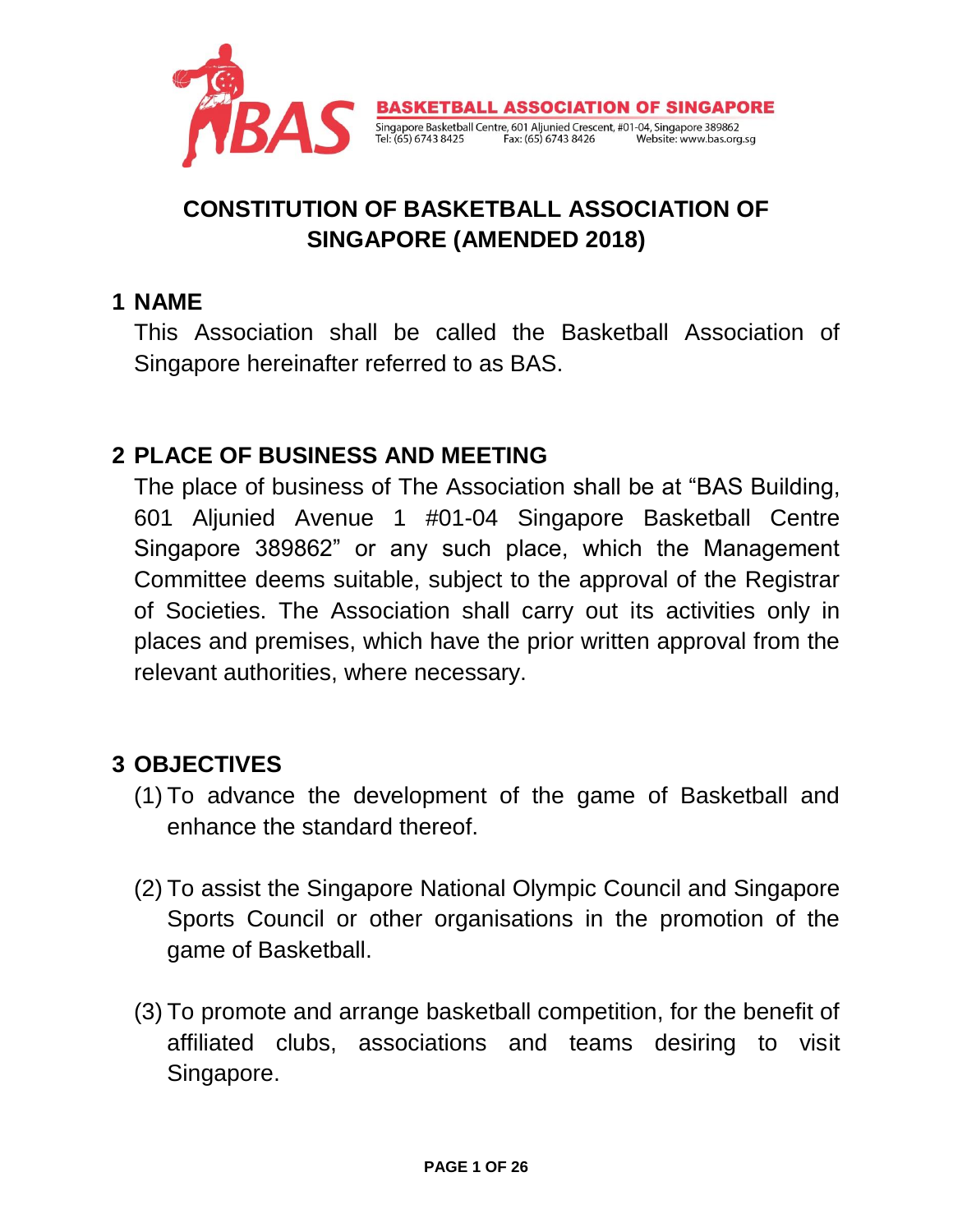

### **4 MEMBERSHIP**

# (1) ORDINARY MEMBERSHIP

- a.All clubs, associations, organizations and/or entities registered with the Singapore Registry of Societies or which are entities within the Singapore Government or Statutory Boards with interest similar to the BAS and/or with the purpose of promoting the sport of basketball (such sport to be administered in accordance with the rules of BAS) shall be eligible for membership as 'Ordinary Members' and shall enjoy voting rights at General Meetings.
- b.Applications with full particulars shall be sent to the Honorary Secretary who shall present them to the Management Committee meeting within three months of receipt of such application.
- c. Ordinary Members must have a minimum of thirty (30) valid paying members and are directly related to promoting the game of basketball through youth development programmes and participation in competitions and/or other related programmes.
- d.Ordinary Members shall elect amongst its own members a representative to represent itself at all meetings of BAS. The name and particulars of such representative shall be forwarded to the Honorary Secretary at least two working days before his actual participation in any BAS meeting. The Honorary Secretary shall be notified in the similar manner of any change of the representative.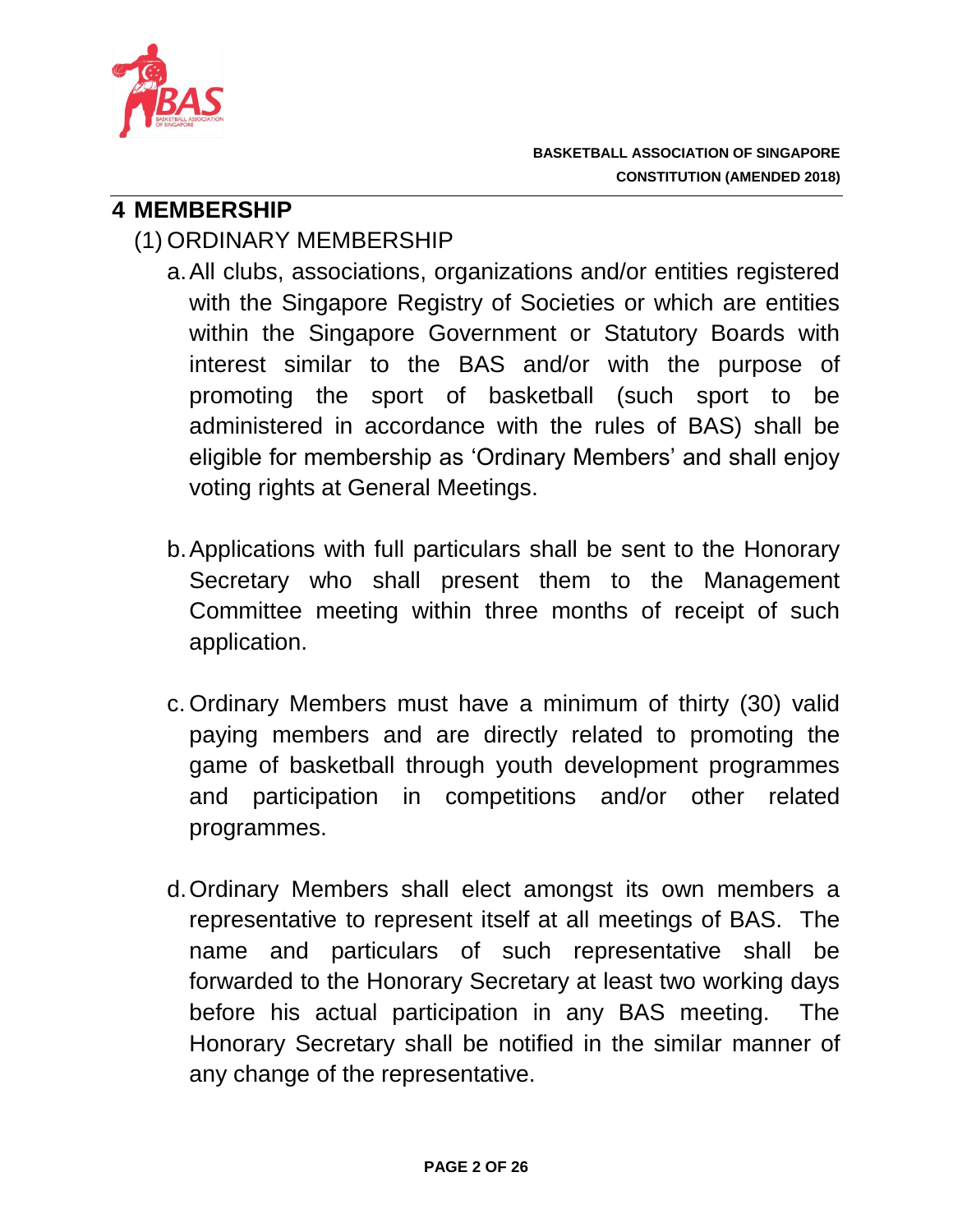

## (2) HONORARY MEMBERSHIP

- a. Any Business Enterprise or Individual who supports the game of Basketball with annual sponsorship in the sum of not less than S\$5,000/= may be invited to serve as Honorary President of BAS.
- b.Any person who has served as President of BAS for not less than five years may be elected Life Honorary President at the Annual General Meeting or at an Extra Ordinary General Meeting. He/she shall not have any voting rights.
- c. Any person who is a Singapore citizen shall be considered for Honorary Membership by the Management Committee on written invitation and recommend after made by any two (2) of the Ordinary Members. He/she shall not have any voting rights.

## d.PATRONS

Any Singapore Citizen or Singapore Permanent Resident, who is interested in the game of Basketball and is willing to provide assistance to BAS, may be invited to become a Patron of the Association. This title shall be conferred by the Management Committee on a yearly basis. He/she shall not have any voting rights.

e.The Honorary Presidents, Life Honorary Presidents and Patrons shall enjoy all privileges of the Association except for the rights to vote and to hold office in the Association.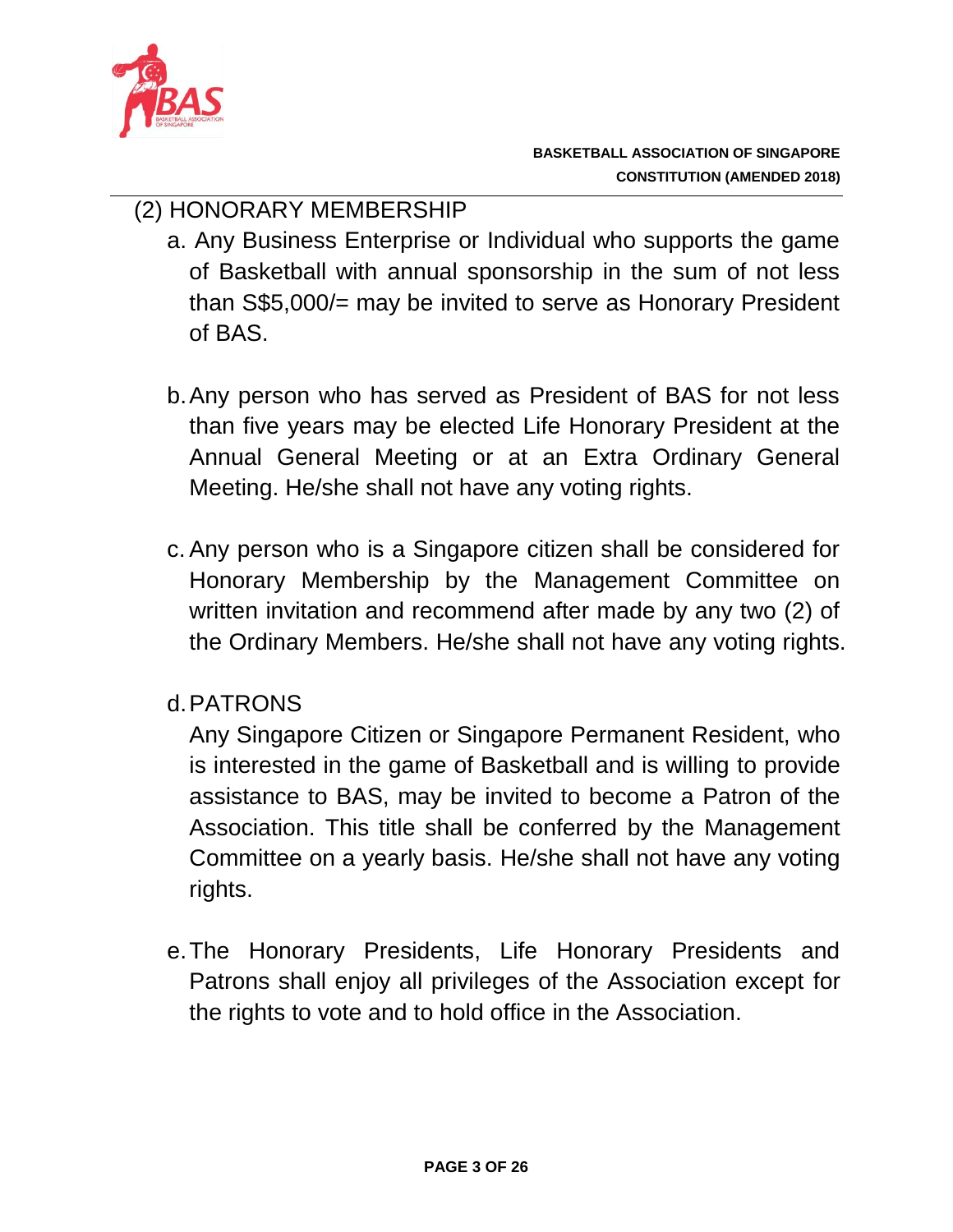

### (3) ASSOCIATE MEMBERSHIP

- a.Any Basketball Club interested in the sport of basketball may apply to join as an Associate Member.
- b.Applications with full particulars shall be sent to the Honorary Secretary who shall present them to the Management Committee meeting within three months of receipt of such application.
- c. Application may be accepted or rejected by the Management Committee at its sole and absolute discretion without assigning any reason whatsoever.
- d.Associate Members shall enjoy privileges of the association as approved by the Management Committee except for the rights to vote and hold office in the Association.

#### **5 RIGHTS OF ORDINARY MEMBERS**

- (1) Ordinary Members shall enjoy all privileges of the Association including the right to vote at BAS meetings and the right to hold office provided that they have abide by Rules 6(2)b and 6(2)c.
- (2) Ordinary Member whose membership is less than one month, shall not enjoy the rights of election and the right to hold office in BAS.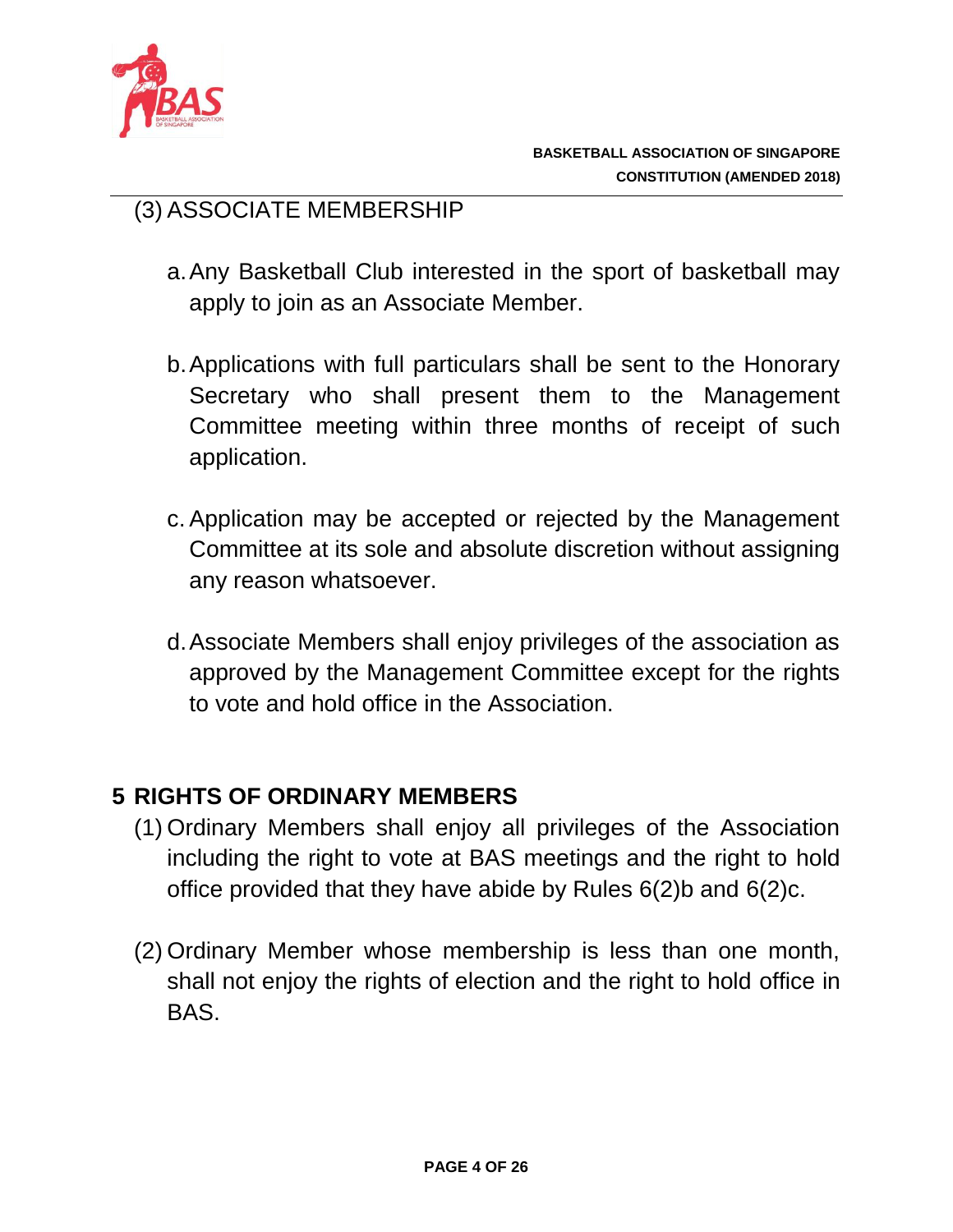

### **6 ENTRANCE FEES & SUBSCRIPTIONS**

(1) HONORARY MEMBERSHIP

There shall be no Entrance Fee or annual subscription payable by the Honorary Members.

- (2) ORDINARY MEMBERSHIP
	- a.The Entrance Fee and annual subscription for Ordinary Member shall be S\$5,000/= and S\$200/= respectively.
	- b.The one time Entrance Fee shall be payable only upon the approval of the application for membership together with the first annual subscription.
	- c. Subsequent annual subscriptions shall be paid before of each financial year. Any Ordinary Member who fails to abide by this rule shall be deemed to have lost its rights to vote or to be elected as a member of the Management Committee.

#### (3) ASSOCIATE MEMBERSHIP

- a.The Entrance Fee and annual subscription for Associated Member shall be S\$200/= and S\$100/= respectively.
- b.The one time Entrance Fee shall be payable only upon the approval of the application for membership together with the first annual subscription.
- c. Subsequent annual subscriptions shall be paid before of each financial year. Any Associated Member who fails to abide by this rule shall be deemed to have lost its membership.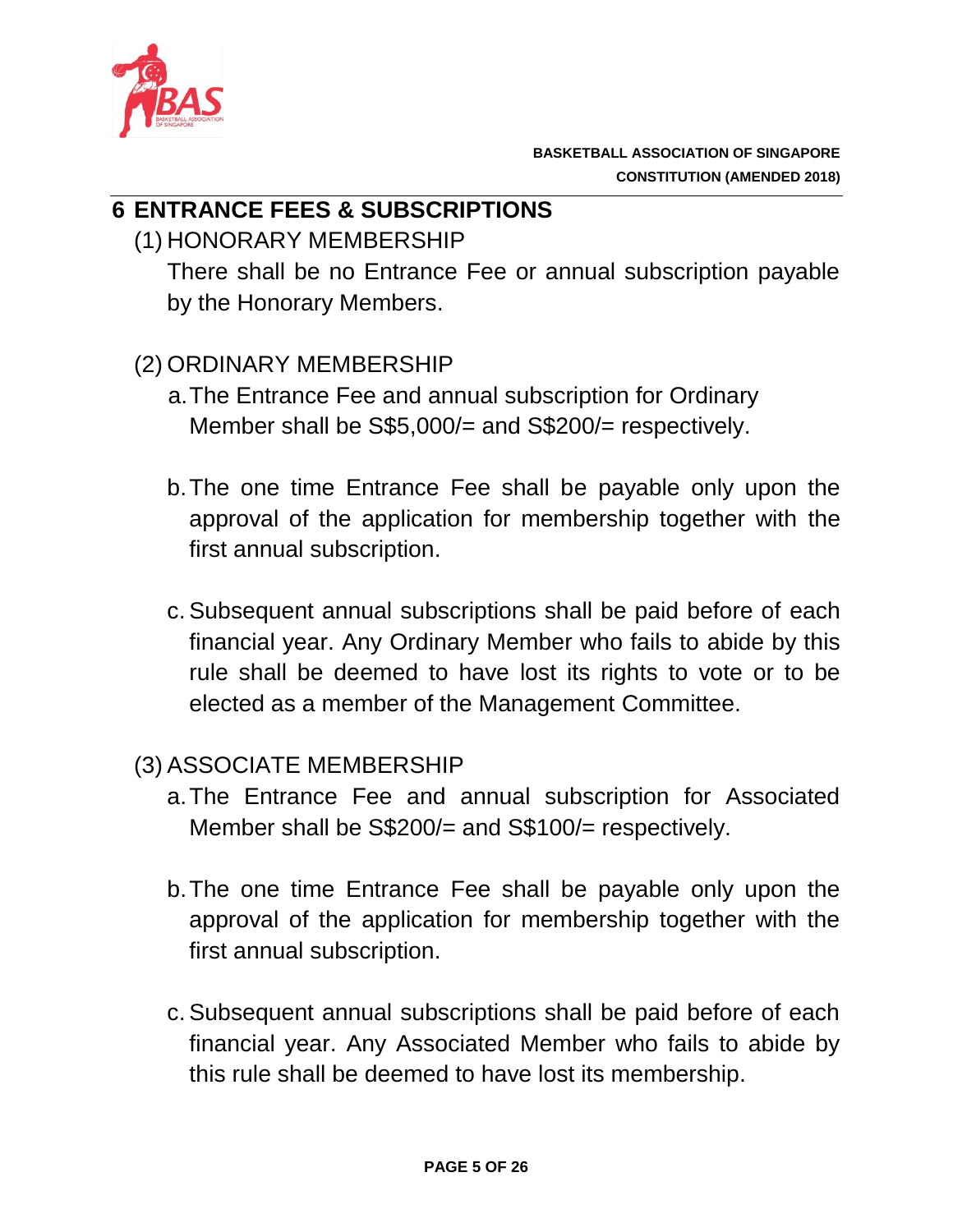

#### **7 MANAGEMENT COMMITTEE**

(1) The Management Committee of this Association shall be elected at alternate Annual General Meeting. It shall consist of: ONE President, ONE Deputy President, FOUR Vice Presidents, ONE Honorary Secretary, TWO Honorary Assistant Secretaries, ONE Honorary Treasurer, ONE Honorary Assistant Treasurer, and FIVE Ordinary Member Representatives, making a total of SIXTEEN members. Only an authorised representative of an Ordinary Member may be nominated for election to the Management Committee. Following the election, the President shall recommend, FIVE Independent Members to sit in the Management Committee and Executive Committee, raising its total figure to TWENTY-ONE. However these five Independent Members shall not have the right to vote in the Management Committee and Executive Committee.

The Management Committee, at its first meeting, shall recommend elected SEVEN members from the Management Committee to form an Executive Committee to run the day to day affairs and steer the direction of the Association.

- (2) Every nomination must be seconded by another BAS member and submitted to the Honorary Secretary 7 days before the Annual General Meeting. Official Nomination Form must be used. Late nomination will not be accepted.
- (3) All nominees shall declare to the Honorary Secretary in their nomination forms of their personal, business and/or commercial interests and/or involvement that relates directly to the sport of basketball and/or BAS and/or the management of the BAS, such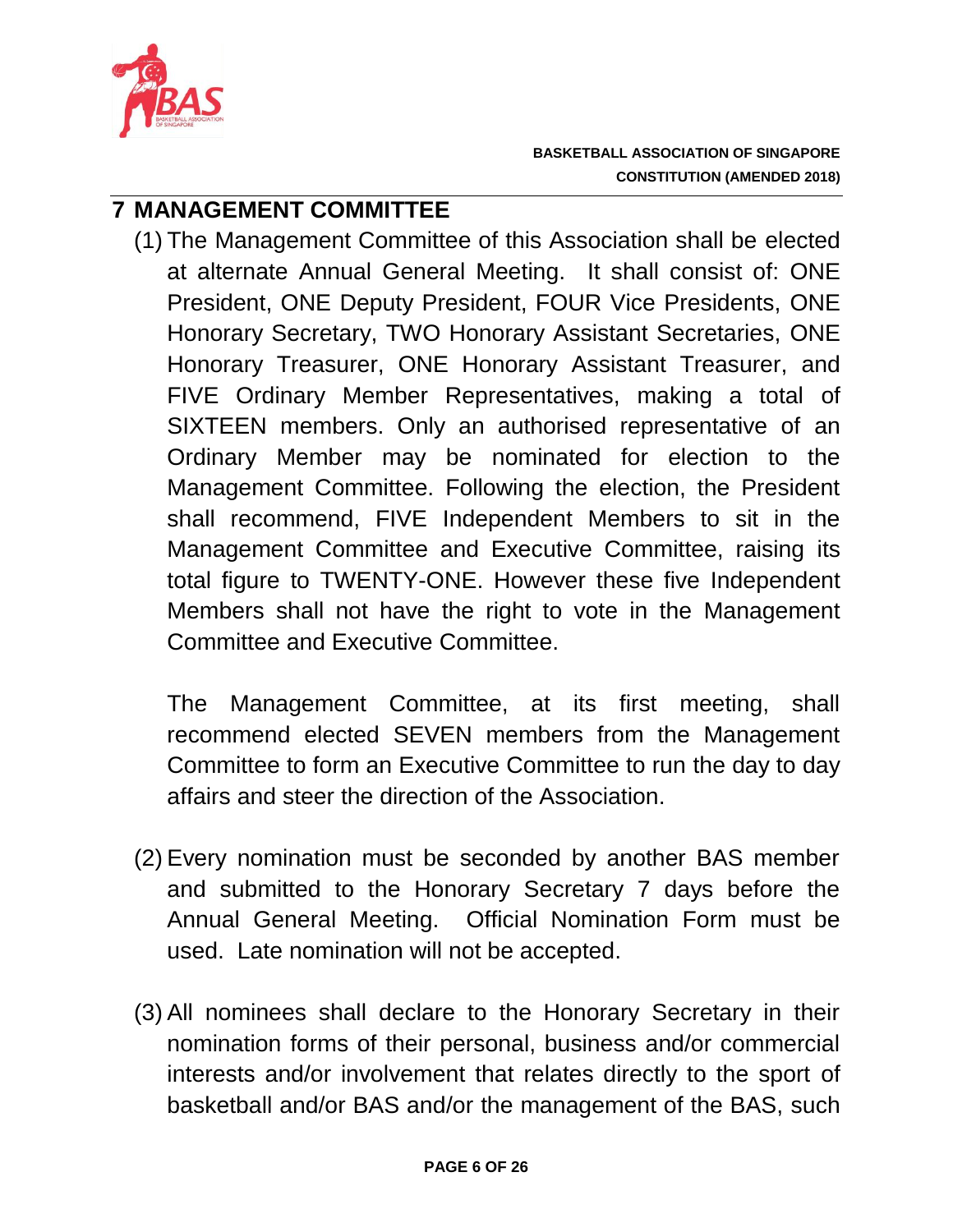

information to be made known to voters before the election. This shall be recorded at the first Management Committee meeting and at any subsequent Management Committee meetings as when a situation such as this arises.

- (4) All members elected into the Management Committee shall serve a basic term not exceeding two (2) years, commencing from the date of his election to the next AGM at which an election of the Management Committee takes place.
- (5) An individual representing an Ordinary Member shall be eligible to stand for election into the Management Committee, except for the office of Honorary Treasurer, for a maximum of four (4) consecutive basic terms. Provided always that such individual shall become eligible to stand for election after a lapse of at least one (1) basic term.
- (6) Subject to Rule 7(1), (4) and (5) above, an individual elected to the office of Honorary Treasurer shall hold office for one (1) basic term and shall be eligible to stand for re-election as Honorary Treasurer for one (1) more consecutive basic term only. Provided always that such individual shall become eligible to stand for election for the post of Honorary Treasurer after a lapse of at least one (1) basic term. Nothing herein shall prevent such individual for standing for election for another post, except for the office of Honorary Treasurer, in accordance to Rule 7(4) and (5) above.
- (7) Any Management Committee and Executive Committee members shall not hold salaried positions with the BAS nor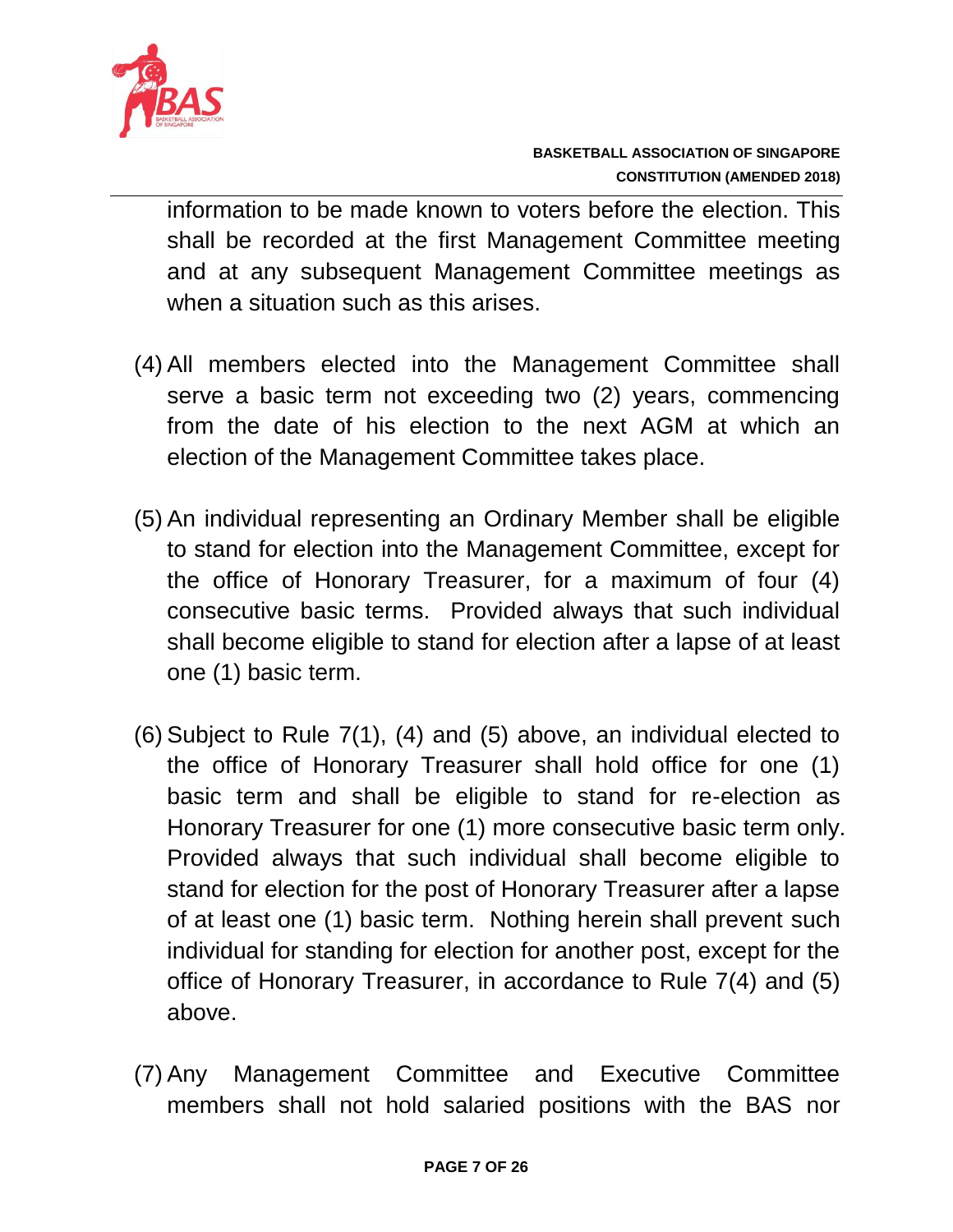

receive compensation for their services and time as such Committee Members, provided always that such Committee Member may offer their services to BAS in their professional capacity for a fee/compensation, subject to such offer being approved and accepted by the Management Committee, with any interested party abstaining from voting on such matter.

(8) Any Change in the Management Committee shall be notified to the Registrar of Societies and Commissioner of Charities within 2 weeks of the change.

#### **8 FUNCTIONS OF THE MANAGEMENT COMMITTEE**

During the recess of the Annual General Meetings, the Supreme authority of the BAS shall be vested in the Management Committee whose functions shall be as follow:

- (1) To implement all resolutions of the Annual General Meeting.
- (2) To receive and approve the list of Committee Members recommended by the Chairman of the various committees.
- (3) To receive and approve the reports and recommendations submitted by the various committees.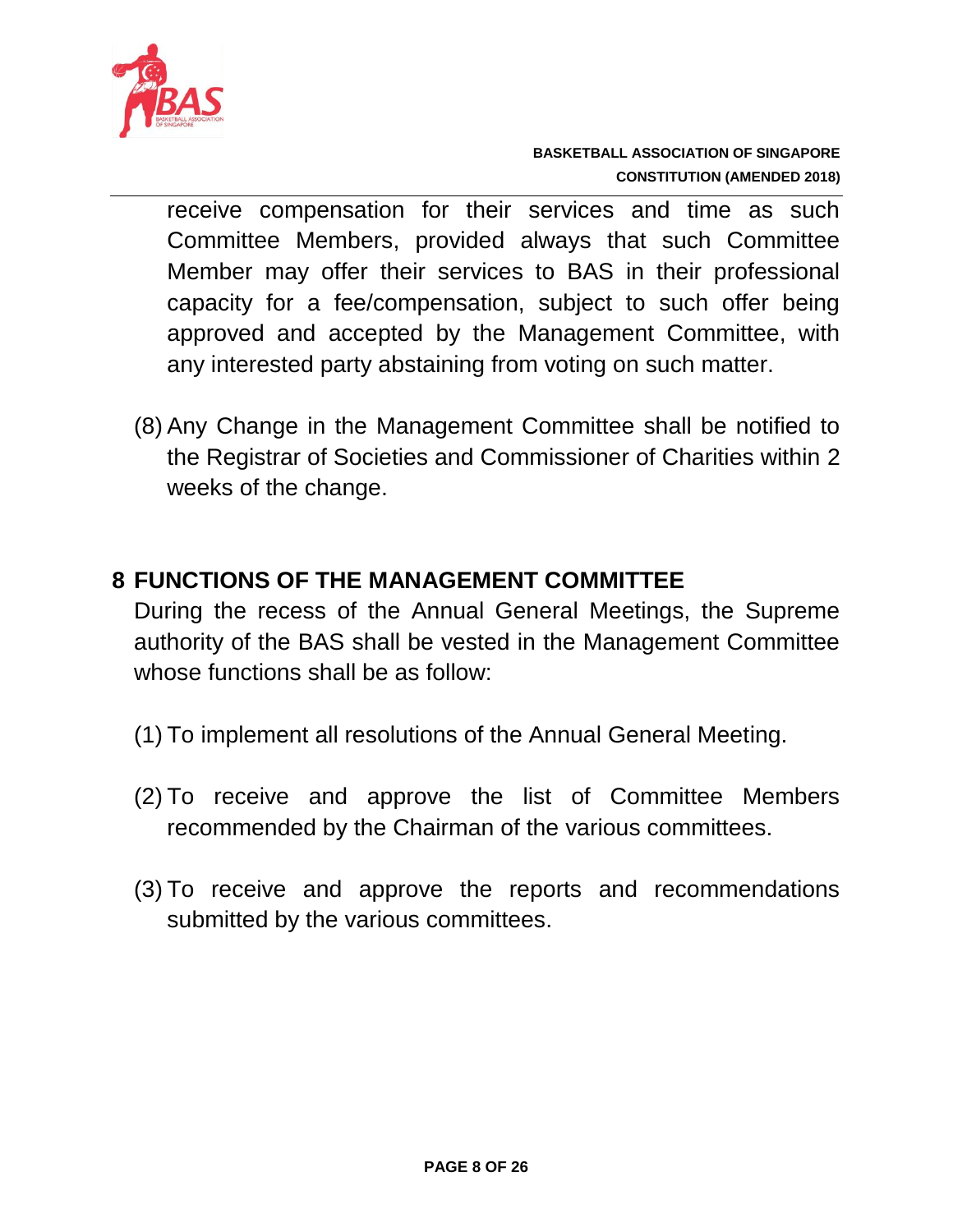

# **FUNCTIONS AND RIGHTS OF EXECUTIVE COMMITTEE**

During the recess of the Management Committee, the authority of the Association shall be vested in the Executive Committee whose functions shall include that of the Management Committee.

# **9 ORGANISATION & FUNCTIONS OF THE VARIOUS OFFICERS**

The rights and functions of the various officers of BAS shall be as follow:

## (1) PRESIDENT

- a.The President shall preside over all Annual General Meeting / Extra Ordinary General Meeting and Management Committee Meeting, and shall represent BAS in all its external dealings.
- b.The office of the President shall be held and elected in accordance to Rules 7(4) and (5) herein.
- c. The President shall have the right to recommend a replacement for any member of the Management Committee who
	- (i) has been absent from three consecutive Management Committee Meeting without obtaining leave from the Management Committee; or
	- (ii) has been convicted by a court of law; provided that the replacement to the Management Committee is approved by unanimous consent of the members of the Management Committee entitled to vote, to serve until next election, failing which, the appointment of a replacement shall be elected by an Extraordinary General Meeting.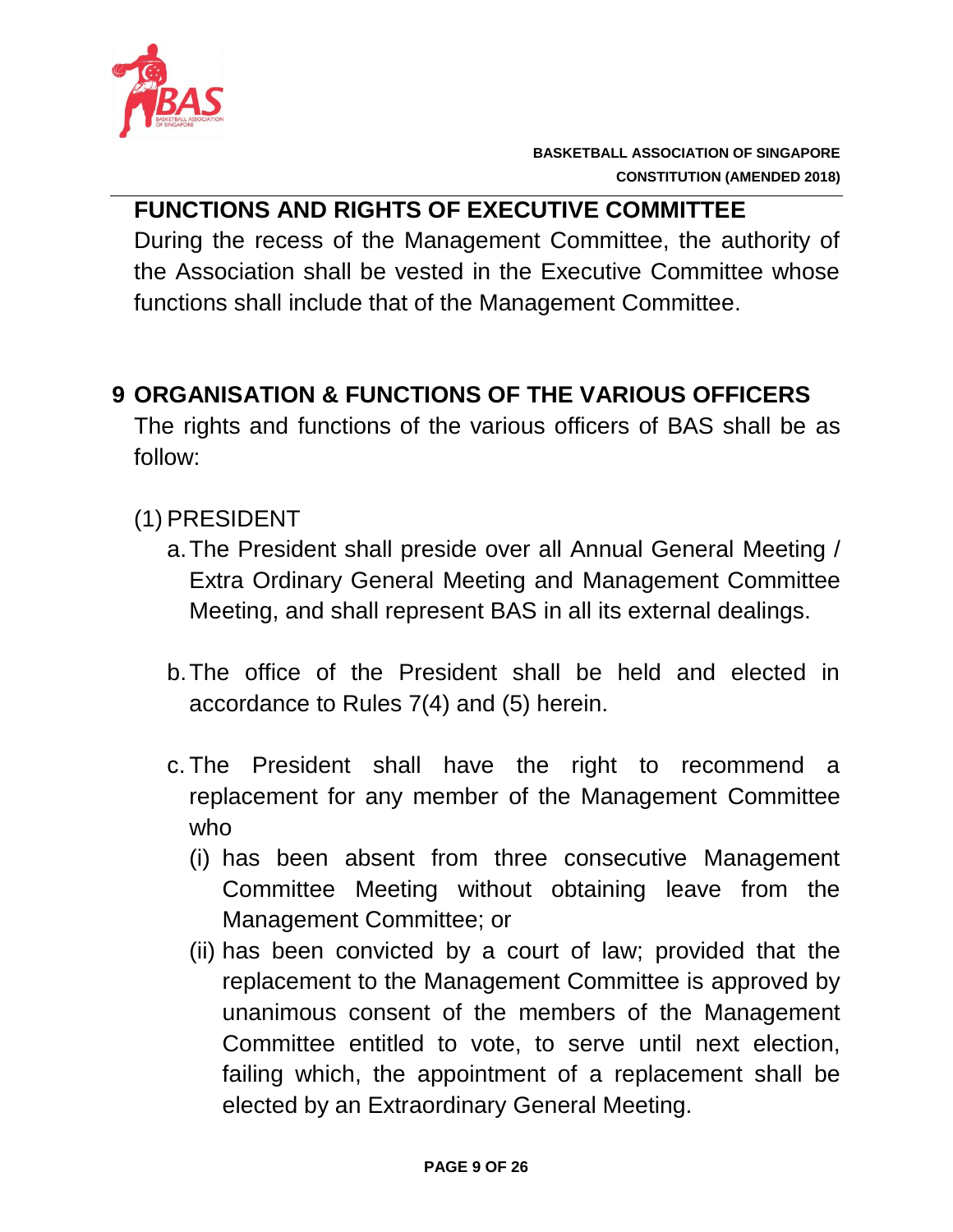

d.The replacement Management Committee Member shall not have any voting right in the Management Committee and Executive Committee.

#### (2) DEPUTY PRESIDENT

To carry out duties as instructed by the President. To act on behalf of the President in his absence.

#### (3) VICE PRESIDENT

The Vice President shall deputise for the President in the latter's absence.

#### (4) HONORARY SECRETARY

The Honorary Secretary shall:

- a.Arrange and attend all Annual General Meetings, Extra-Ordinary General Meetings and Management Committee Meetings of BAS and deal with all matters relating to such meetings.
- b.Record and cause to be kept full and proper minutes of such meetings, and for Management Committee meetings, particularly for information relating to decisions, approvals and other material information.
- c. Prepare the annual reports for submission to the Annual General Meeting.
- d.Maintain records, documents and register of BAS.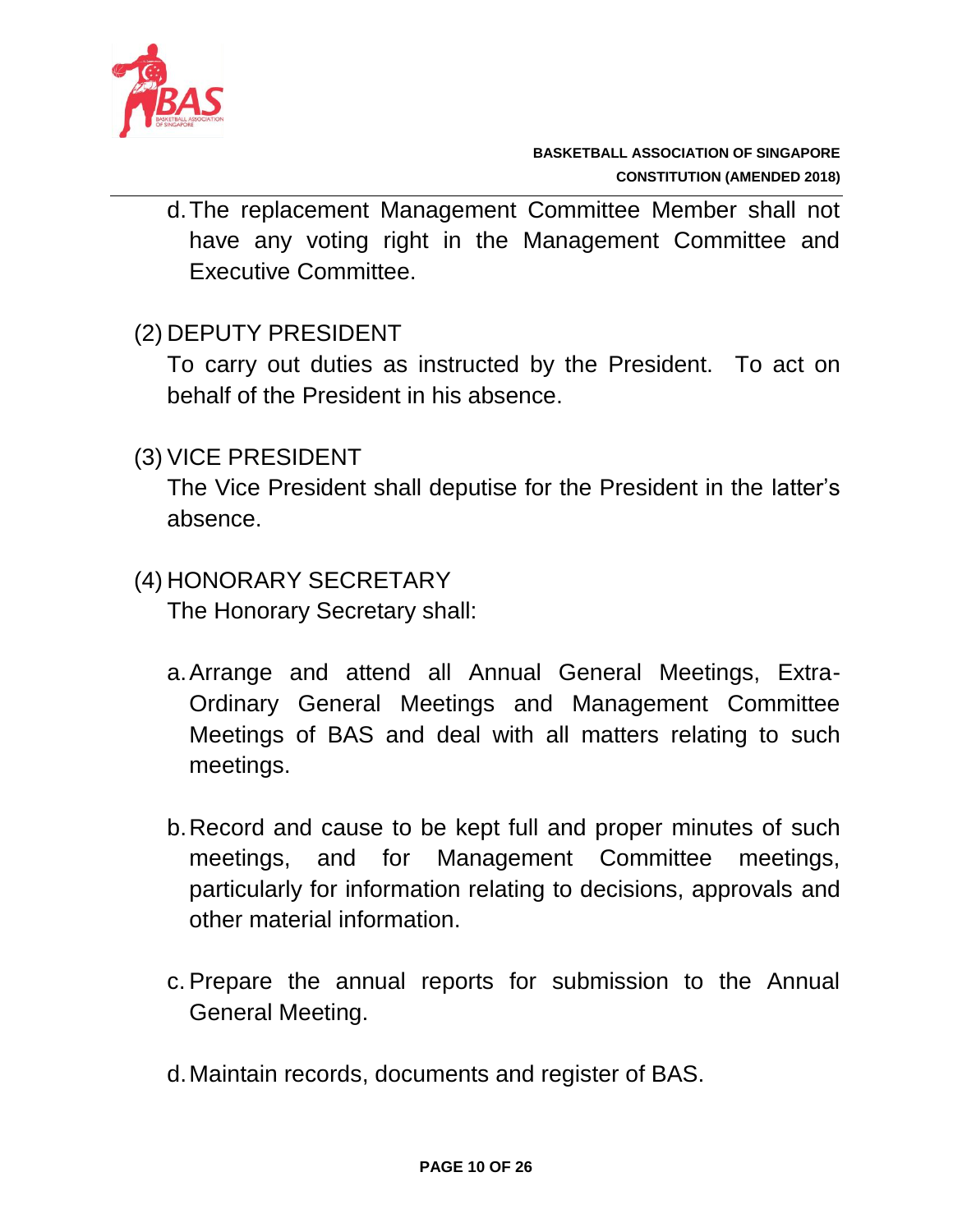

e.Attend to all correspondence on behalf of BAS ;and

f. Plan all annual activities of BAS.

## (5) ASSISTANT HONORARY SECRETARIES

The Assistant Honorary Secretaries shall assist the Honorary Secretary in the execution of his duties.

# (6) HONORARY TREASURER

The Honorary Treasurer shall keep proper books of accounts and be responsible for all the funds of BAS. He shall collect and disburse all monies on instructions from the Management Committee. He shall not keep more than \$500/- of cash in hand, and any money in excess of this amount shall be deposited in the BAS's bank account. He shall submit a report together with a Statement of Income and Expenditure to the Management Committee every month. He shall prepare the annual Financial Report of BAS every year. All cheques shall be signed by the Honorary Treasurer jointly with the President, Deputy President, or any one of the Vice-President to be valid.

# (7) ASSISTANT HONORARY TREASURER

The Assistant Honorary Treasurer shall assist the Honorary Treasurer in the execution of his duties.

## (8) AUDITOR

One or two persons not member(s) of the Management Committee shall be appointed Honorary Auditors at the alternate Annual General Meeting and shall hold office for a term of two years, at the expiration of which he/they shall not be reappointed.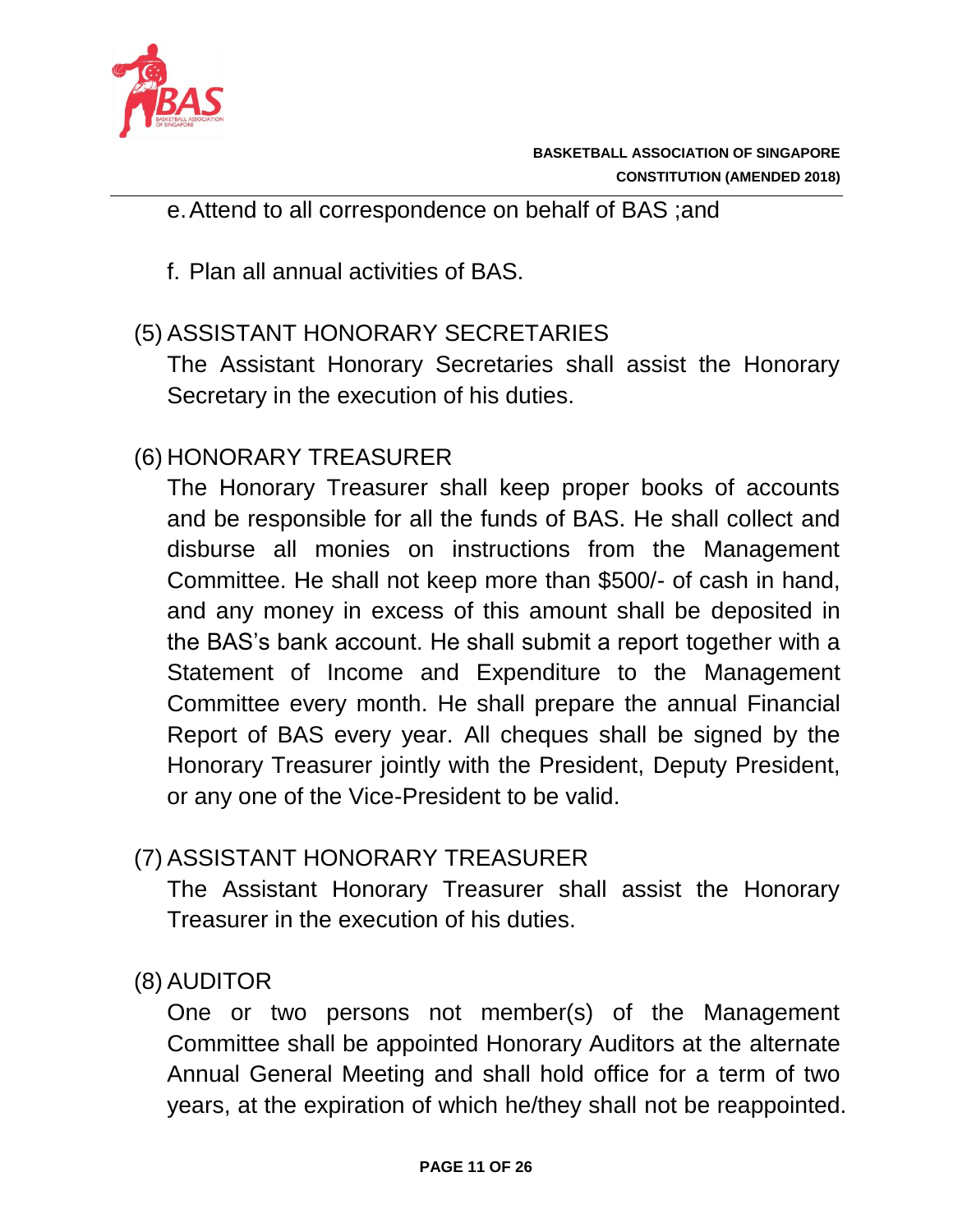

They shall be required to audit BAS's account for any period within their tenure of office at any date, on the instructions of the President, and make a report thereafter to the Management **Committee** 

## (9) APPEALS BOARD

The Appeals Board shall be appointed by the Management Committee. It shall consist of a Chairman who shall be a Management Committee Member and four others who shall he appointed by the Management Committee. This board shall be accepted by all organisations and clubs affiliated to BAS. Appeals may be made to the board whose decisions shall be final. It shall have the power to rehear any case referred to it and to vary or reverse a decision appealed against. Every appeal must be lodged within 48 hours (2 working days) unless good cause is shown for delay, and/or the Board is of the opinion that manifest injustice would be done by not considering the case. Every appeal must be accompanied by a deposit of \$300/- which may be forfeited if the appeal is not sustained.

#### (10) COACHING & DEVELOPMENT COMMITTEE

The Coaching & Development Committee shall be appointed by the Management Committee. It shall consist of a Chairman who shall be a member of the Management Committee and five members who shall be recommended by the Chairman. The Committee shall be responsible for:

a.The selection of representative teams and drawing up the syllabi on coaching schemes for the teams.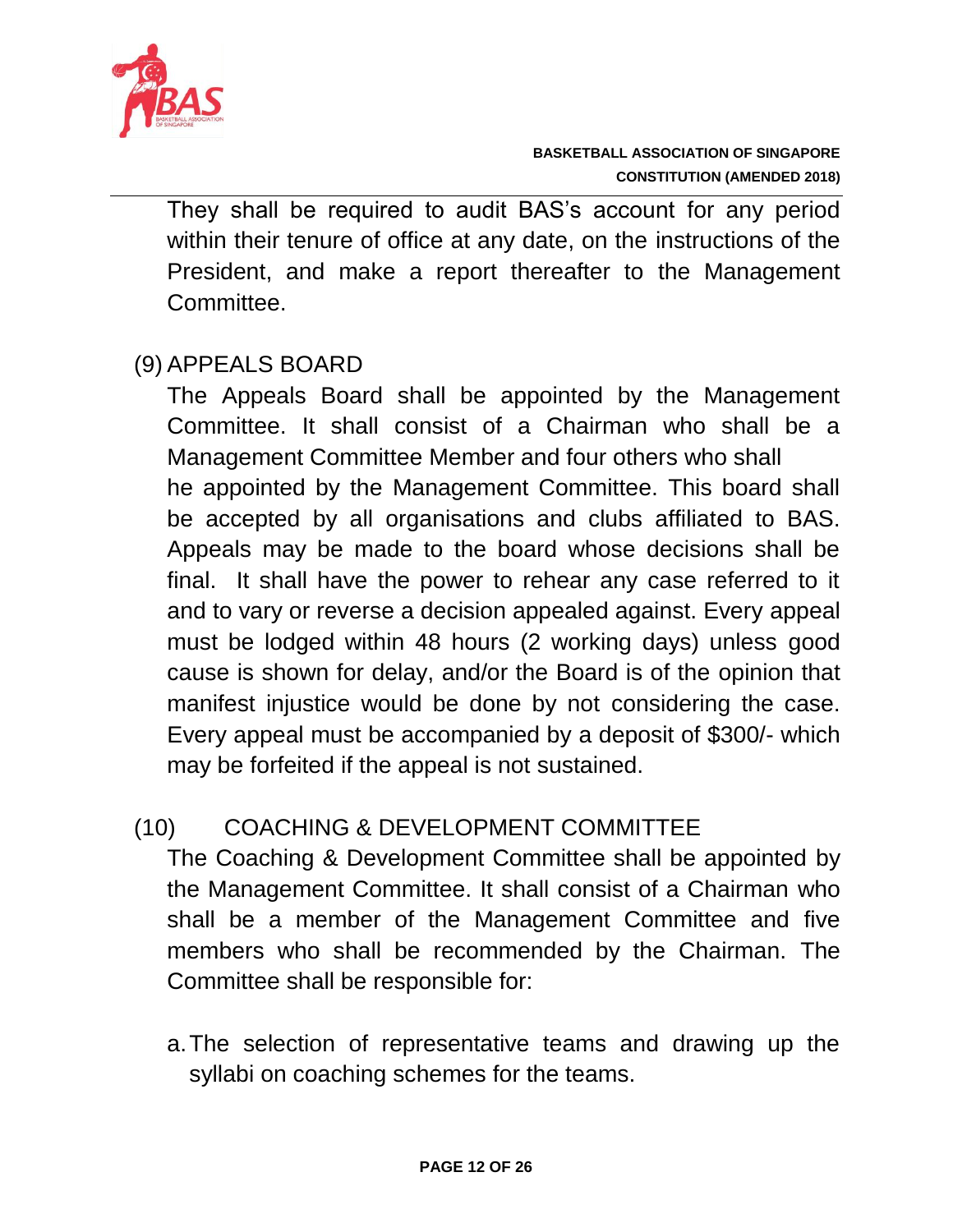

- b.Recommend to the Management Committee the appointment of a Technical Director and National Coaches.
- c. Running courses for BAS coaches.
- d.Implementing the Special Basketball Scheme in schools for the purpose of youth development as well as talent identification.
- e.Examining the grades of the Registered Coaches for classification.
- f. Recommending suitable coaches for upgrading courses.

## (11) DISCIPLINARY COMMITTEE

The Disciplinary Committee shall be appointed by the Management Committee. It shall consist of a Chairman who shall be a Management Committee Member and six others who shall be appointed by the Management Committee. Its duties are to enquire into, and adjudicate to on any matter pertaining to misconduct or violation of rules by any club, organisation, official or player.

## (12) TOURNAMENT COMMITTEE

The Tournament Committee shall be appointed by the Management Committee. It shall consist of a Chairman who shall be a Management Committee Member and four others of which three shall be nominated by the Chairman and one shall be a representative from the Referees and Technical Committee.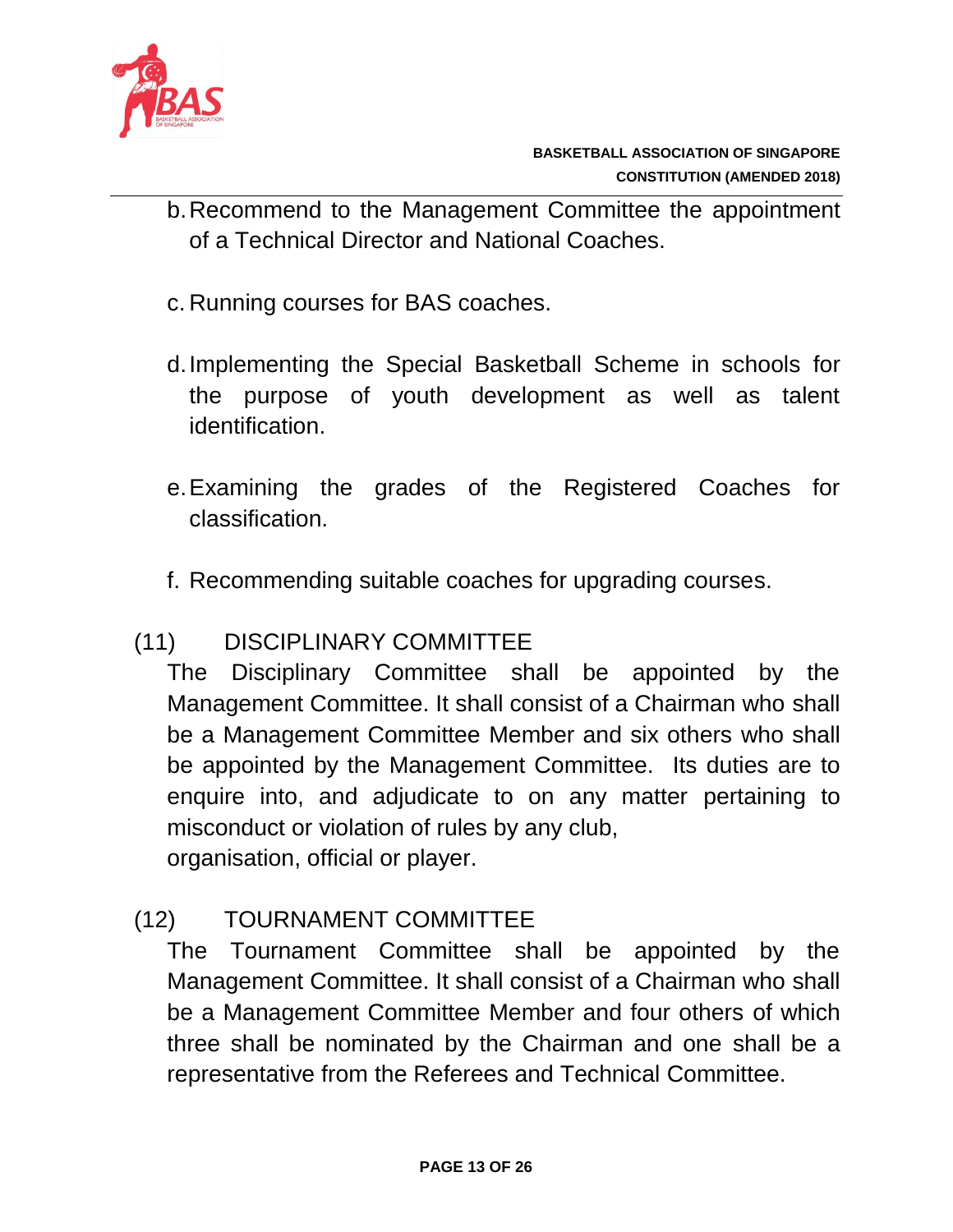

The Committee shall be responsible for:

- a.Matters pertaining to all competitions.
- b.Drawing up a programme for the year.
- c. Seeing that applications for affiliation and entries are recommended to Management Committee for approval.
- d.Liaising with Technical Committee for referees for all games.
- e.The registration of players involved in tournaments organised BAS and for the safekeeping of records in respect thereof.

## (13) TECHNICAL COMMITTEE

The Technical Committee shall be appointed by the Management Committee. It shall consist of a Chairman who shall be a member of the Management Committee and four members who shall be recommended by the Chairman.

The Committee shall:

- a.Set up schedule showing the referees available for all tournaments.
- b.Set up rules governing the duties of referees.
- c. Run courses for those intending to become referees.
- d.Organise refresher courses for all referees.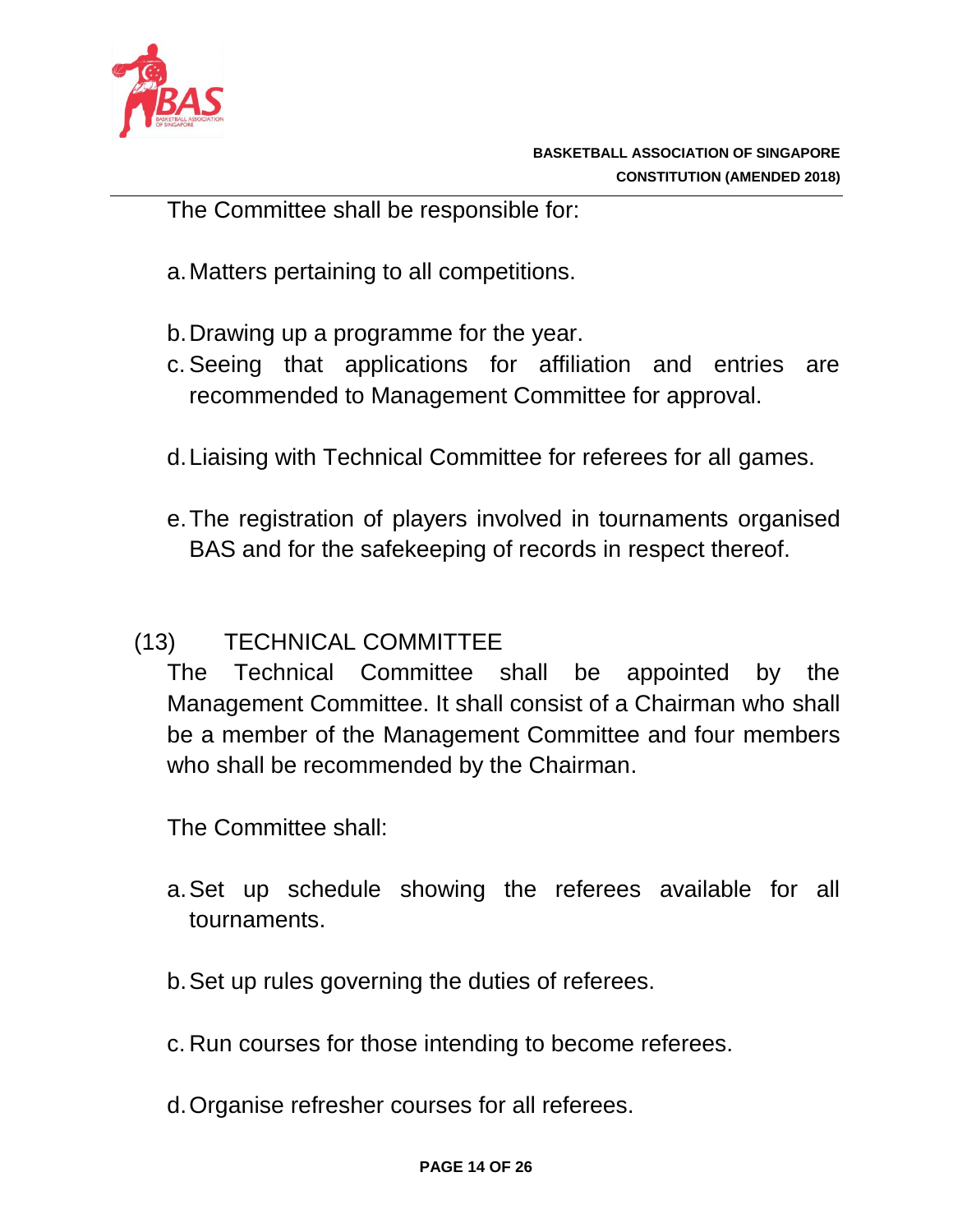

- e.Examine the grades of the referees and recommend suitable referees for FIBA's recognition as International Referees.
- f. Make recommendation to the Management Committee on technical matters pertaining to basketball games, including the events of technical disputes and protests.

### (14) MARKETING AND PUBLICITY COMMITTEE

The Marketing and Publicity Committee shall be appointed by the Management Committee. It shall consist of a Chairman who shall be a Committee Member and four others to be recommended by the Chairman.

The Committee shall be responsible for:

- a.Working with the Chief Executive Office/General Manager and other Management Committee Members to raise funds and to secure sponsorship.
- b.Taking measure to increase public awareness in basketball.
- c. The reception of foreign teams/guests.

## (15) AUDIT COMMITTEE

The Audit Committee shall be appointed by the Management Committee. It shall consist of a Chairman who shall be a Committee Member and two others to be recommended by the Chairman.

The Committee shall be responsible for: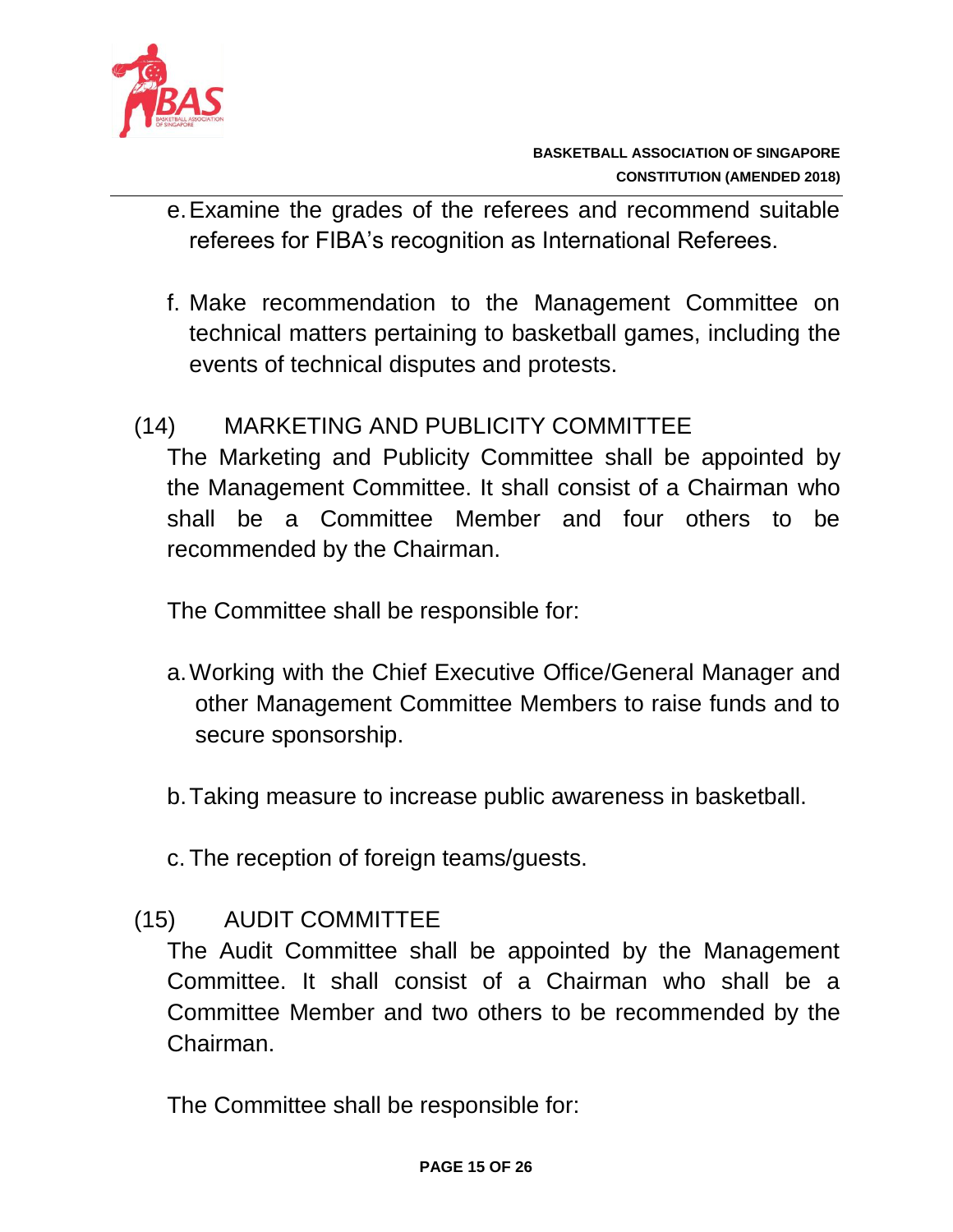

- a.Reviewing the annual financial statements prior to recommending their approval to the Executive Committee.
- b.Reviewing with auditors the terms of the audit engagement.
- c. Considering matters relating to the internal controls which underlie financial reporting ; and
- d.Reviewing significant public announcements of a financial nature.

#### **10 OTHER COMMITTEES**

- (1) Other Committees shall be appointed by the Management Committee from time to time to assist in the work of BAS.
- (2) All Committees are under the direction of the Management Committee, and should have no executive power.

#### **11 ANNUAL GENERAL MEETING**

The Annual General Meeting shall be held within 3 months after closing of the accounts each year. At the said meetings, the Annual Report and the Accounts of the pervious financial year shall be received and any other business of which seven days prior notice has been given in writing shall be transacted. The financial year shall be from 1st April to 31st March following year. The Annual General Meeting shall elect, once every two years, the incoming Management Committee and the Auditors.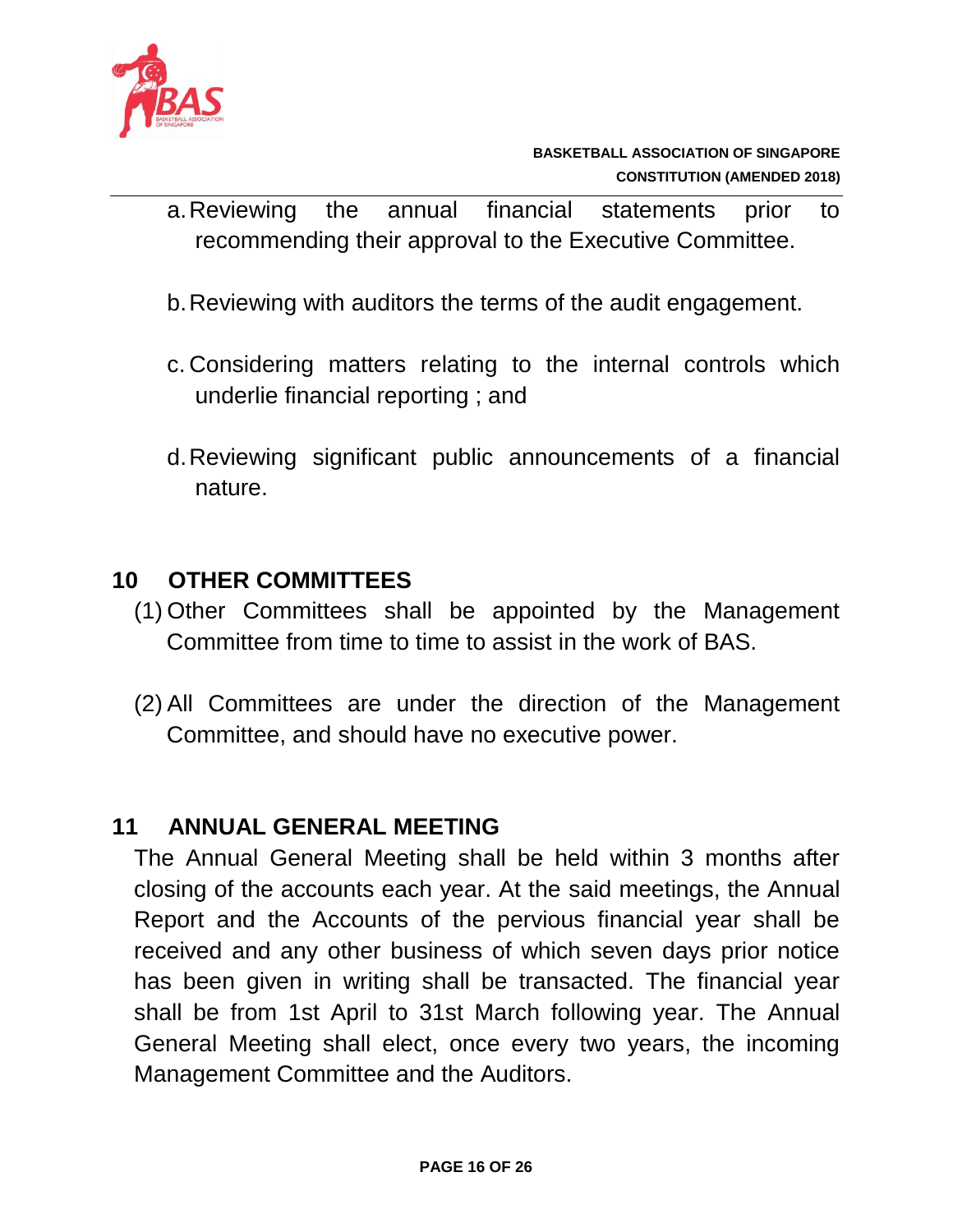

## **12 VOTING RIGHTS AT ANNUAL GENERAL MEETING**

One representative from each Ordinary Member shall be entitled to vote at the Annual General Meeting subject to prompt payment of annual subscriptions. As Management Committee Member may vote at the Annual General Meeting as authorized representative of its Ordinary Member but not otherwise. For the avoidance of doubt, an Ordinary Member may not be represented by more than one vote at an Annual General Meeting.

### **13 QUORUM FOR ANNUAL GENERAL MEETING**

One third of the total number of members with voting rights shall form a quorum.

## **14 EXTRA-ORDINARY GENERAL MEETING**

- (1) General Meeting other than the Annual General Meeting shall be called "Extra-Ordinary General Meetings" and shall be convened by the Honorary Secretary upon the signed requisition of one third of the total number of members entitled to vote thereat, or by the decision of the Management Committee.
- (2) Such meetings shall be held within fourteen days of the date of the said requisition, and the agenda of the matters to be discussed which shall not concern or contravene any procedure specified by this constitution shall be clearly stated in the notice convening the Meeting.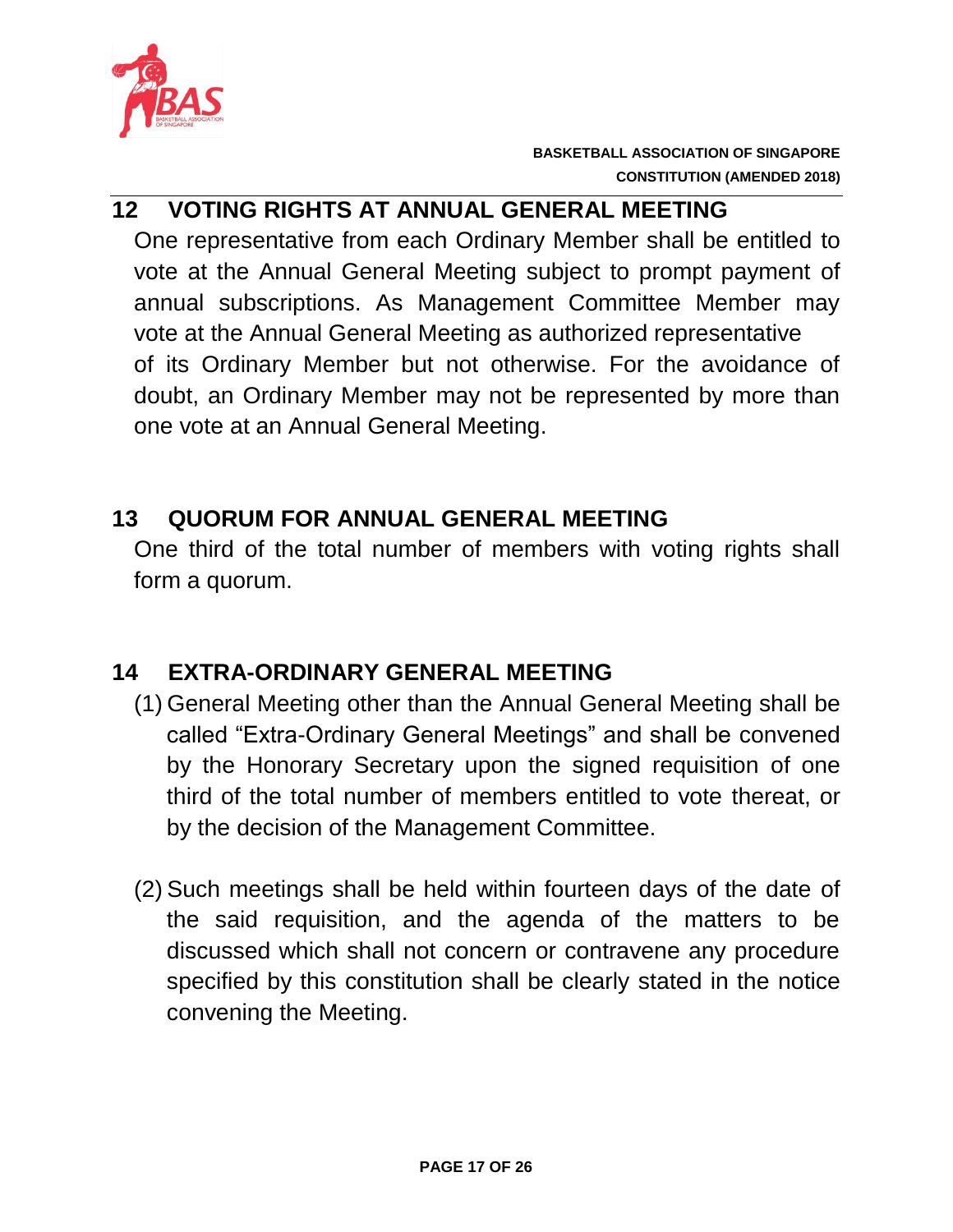

# **15 VOTING RIGHTS AT EXTRAORDINARY GENERAL MEETING** One representative from each Ordinary Member shall be entitled to vote at the Extraordinary General Meeting subject to prompt payment of annual subscriptions. As Management Committee Member may vote at the Extraordinary General Meeting as authorized representative of its Ordinary Member but not otherwise. For the avoidance of doubt, an Ordinary Member may not be represented by more than one vote at an Extraordinary General Meeting.

### **16 NOTICE OF MEETING**

Notice of Annual General Meeting and Management Committee Meetings shall be given fourteen days and seven days respectively in advance, specifying the agenda, venue date and time of the said meetings.

#### **17 CHAIRMAN AT MEETING**

The Chairman at meeting shall be the President, or if he is not present, the Deputy President will chair the meeting, and if both the President and Deputy President are not available, then the Vice President will chair the meeting. The Chairman shall have a casting vote.

#### **18 ADJOURNMENT OF MEETING**

In the event of there being no quorum, the meeting shall be adjourned for half an hour and should the number then present be insufficient to form a quorum, those present shall form a quorum.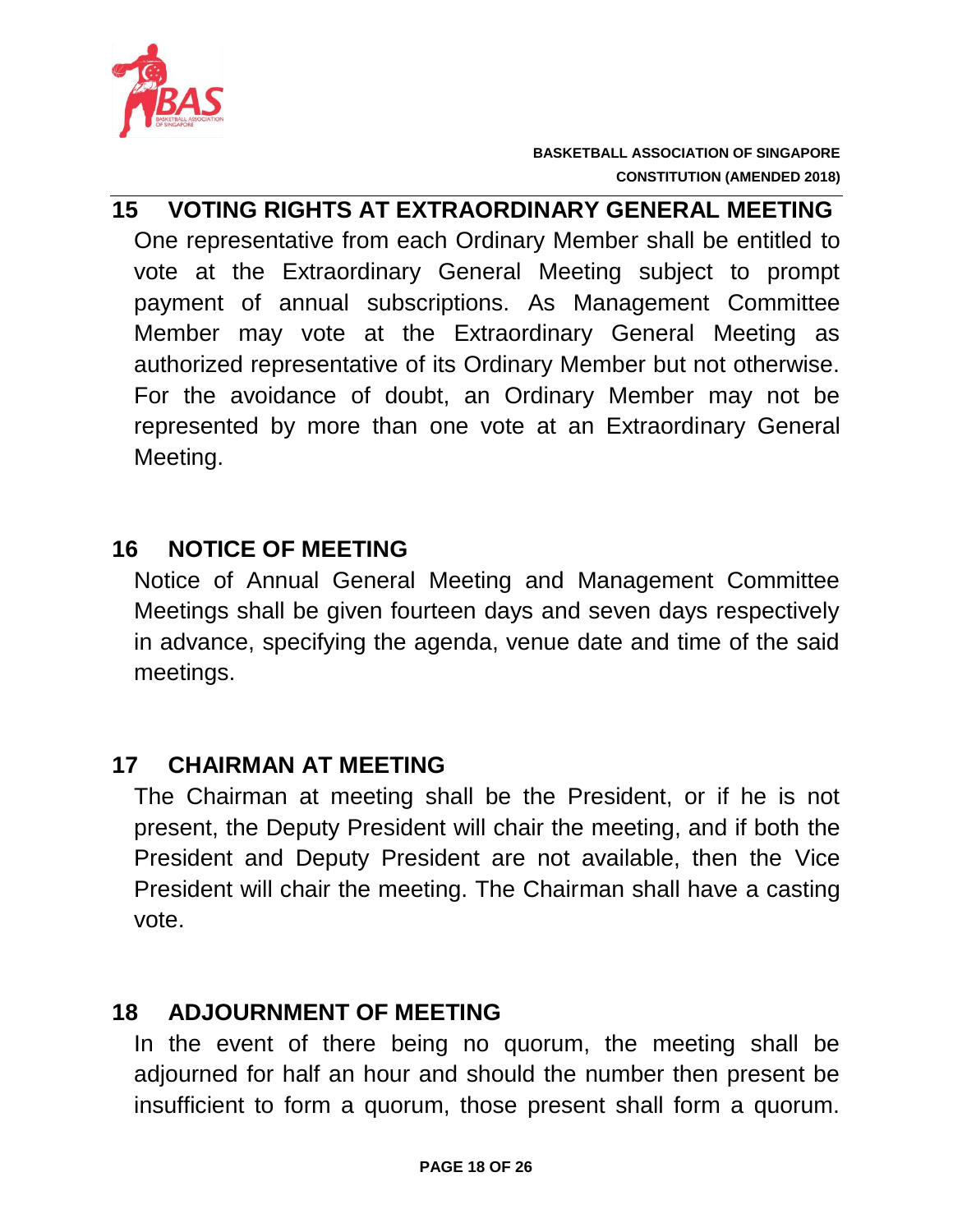

Alternately, the meeting shall be adjourned till another date, venue and time to be fixed, and those present at the adjourned meeting shall form a quorum. However, meetings held under such circumstances shall have not power to alter, amend or make additions to any or the provisions in the existing constitution.

### **19 MANAGEMENT COMMITTEE MEETING**

Management Committee shall convene its meeting once every two months. Whereas the Executive Committee shall meet at least once a month. However, under special circumstances, this rule could be waived.

## **20 QUORUM AT MANAGEMENT COMMITTEE MEETINGS**

Not less than half the number of elected Management Committee members who are entitled to vote present at a Management Committee Meeting shall form a quorum.

## **21 ABSENCE FROM MANAGEMENT COMMITTEE MEETINGS**

Any member of the Management Committee absenting himself from three consecutive meetings without obtaining leave from the Management Committee shall cease to be a member of the Management Committee and the President shall have the right to appoint a replacement. If the member in question is the representative of an Ordinary Member, the Ordinary Member concerned may officially nominate another representative as its replacement in writing.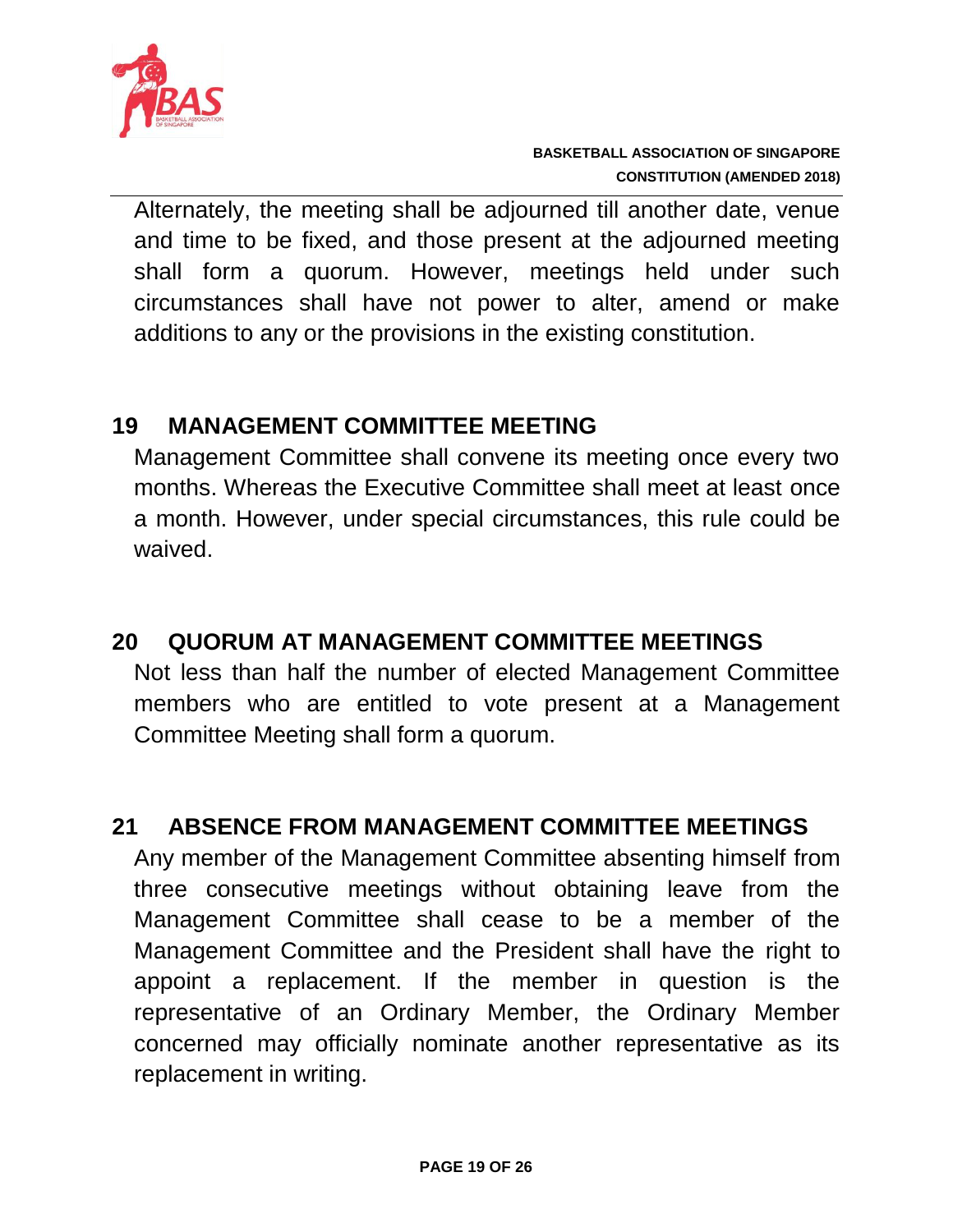

### **22 ELECTION OF COMMITTEES**

The Management Committee shall at its first meeting after the General Meeting elect all committees, in accordance with this constitution.

## **23 QUORUM AT COMMITTEE MEETINGS**

The quorum for a committee meeting other than an Annual General Meeting, Extraordinary General Meeting, Management Committee Meeting and Executive Committee Meeting shall not be less than half the number of its members, of which at least one must be a Management Committee Member. If there are only three persons in the committee, then two persons present thereat shall form a quorum, one of whom must be a Management Committee Member.

#### **24 VOTING RIGHTS**

No person shall attend a Management Committee and Executive Committee meeting in more than one capacity and every person shall be entitled to only one vote, except for the Chairman who shall have the casting vote.

#### **25 VOTING**

Voting during the Management Committee and Executive Committee meeting shall be by a show of hands unless the meeting shall, by a two-thirds majority, decide to conduct a secret ballot thereon. Voting at Annual General Meeting and Extra-Ordinary General Meeting shall be by secret ballot only.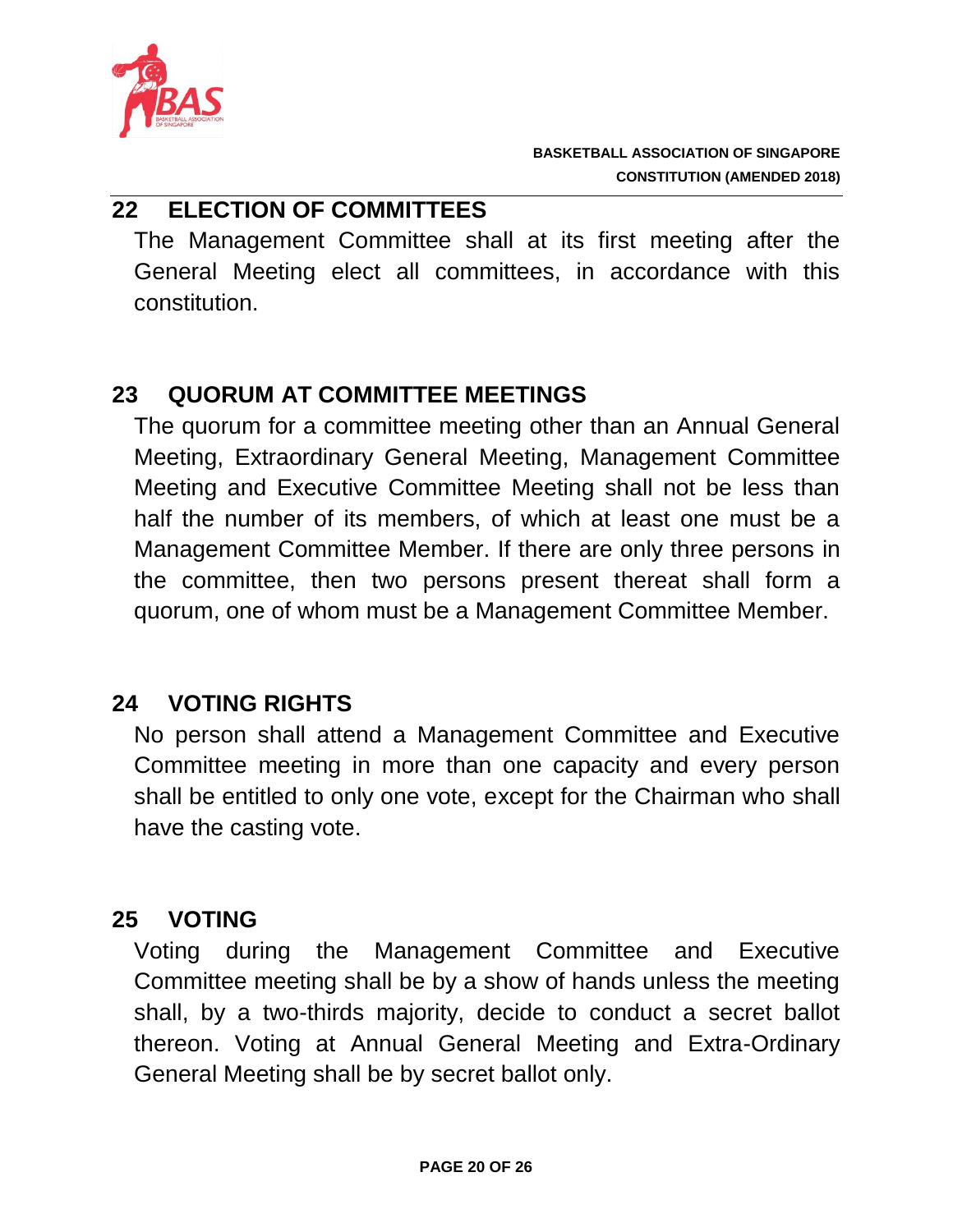

### **26 APPROVAL OF COMPETITIONS**

- (1) No Ordinary Member of BAS shall take part in any charitable or other competitions, which has not been sanctioned by the Management Committee.
- (2) Referees and officials of BAS shall not be involved in any competition which has not been approved by BAS or without the consent of BAS.

## **27 NATIONAL PLAYER**

Any player who has been selected to represent the Republic shall not represent any organisation in a competition without the permission of the Coaching & Development Committee. Any such player who refuses to obey the arrangement made by the Management Committee or the Coaching & Development Committee in respect of any competition or refuses to turn up for the matches, without a good and proper reason, shall be punished by the Management Committee for such misconduct, any person who encourages or abets the said player to disobey the instructions or rules, shall be deemed to have committed the same offence.

## **28 OVERSEAS TOURS**

- (1) Any Ordinary Member who wishes to make a tour out of the Republic shall notify the Management Committee in writing for record purposes.
- (2) Tour officials of the National Teams, Officials for any match or tour outside Singapore will normally consist of a manager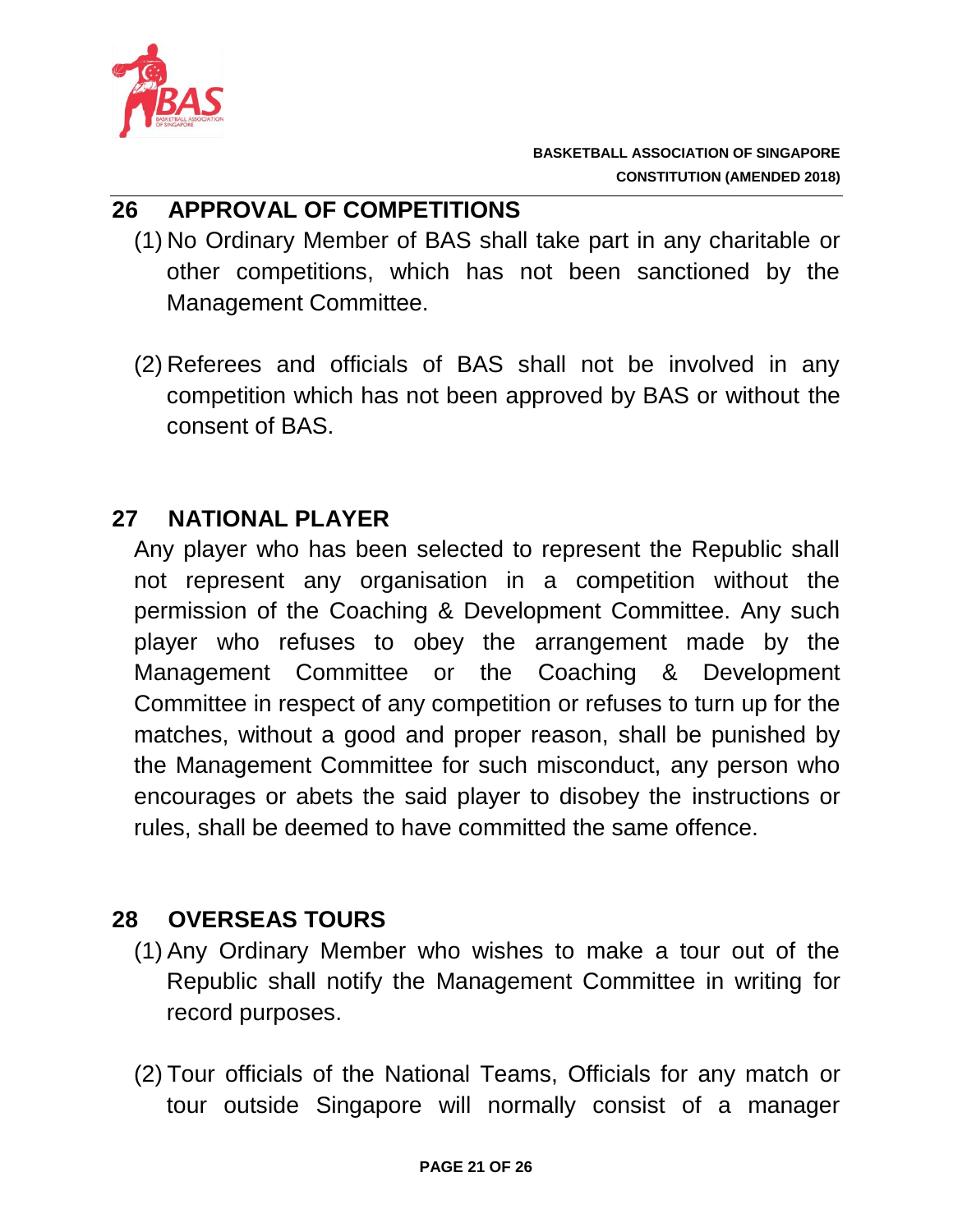

appointed by the Management Committee and one or two coaches nominated by the Coaching & Development Committee. If the rules of the competition in question require a Referee to accompany the Team, then such nomination shall be made by Technical Committee, if necessary a Secretary and/or chaperone may be appointed by the Management Committee to accompany the team.

### **29 PRESS RELEASES**

Only the President or the Deputy President, Vice President or the Honorary Secretary or other persons authorised by the President shall be entitled to make press releases. Other Committee Members and officials/players of the National Teams shall not make any press release without the approval of the Management Committee. Anyone found breaching this restriction, whether or not his statement may affect the reputations of BAS, shall be disciplined.

#### **30 TRUSTEES**

- (1) If the Association at any time acquires any immovable property, such property shall be vested in trustees subject to a declaration of trust.
- (2) The trustees of the Association shall: a.Not be more than four and not less than two in number.
	- b.Be elected by a General Meeting of members.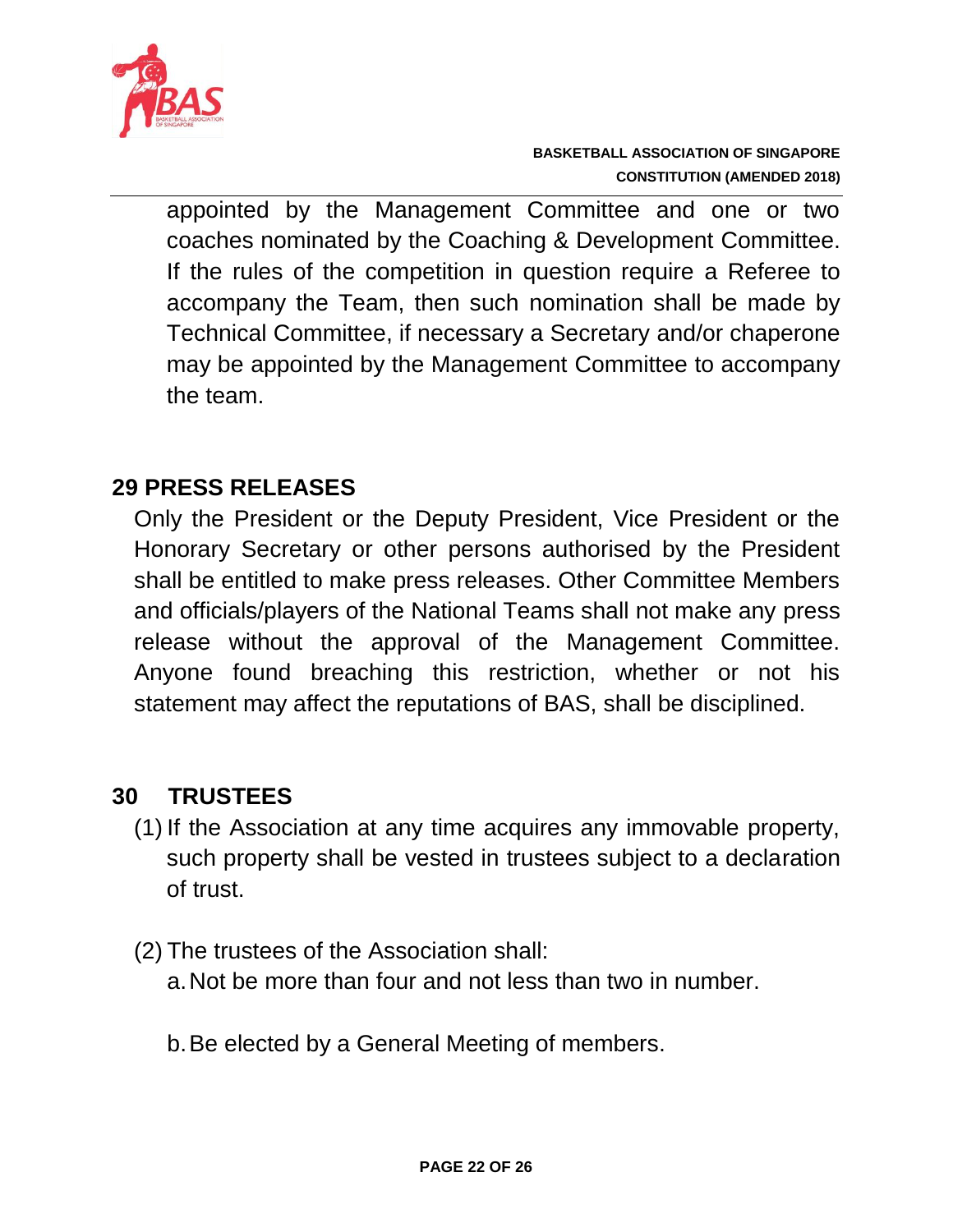

- c. Not effect any sale or mortgage of property without the prior approval of the General Meeting of members.
- (3) The office the trustee shall be vacated

a.If the trustee dies or becomes a lunatic or of unsound mind.

- b.If he is absent from the Republic of Singapore for a period of more than one year.
- c. If he is guilty of misconduct of such a kind as to render it undesirable that he continues as a trustee.
- d.If he submits notice of resignation from his trusteeship.
- (4) Notice of any proposal to remove a trustee from his trusteeship or to appoint a new trustee to fill a vacancy must be given by posting it on the notice board in the Association premises at least two weeks before the General Meeting at which the proposal is to be discussed. The result of such General Meeting shall then be notified to the Registrar of Societies and the Commissioner of Charities.
- (5) The addresses of immovable properties, names of trustees and any subsequent change must he notified to the Registrar of Societies and the Commissioner of Charities within 2 week of the change.

# **31 AMENDMENT TO CONSTITUTION**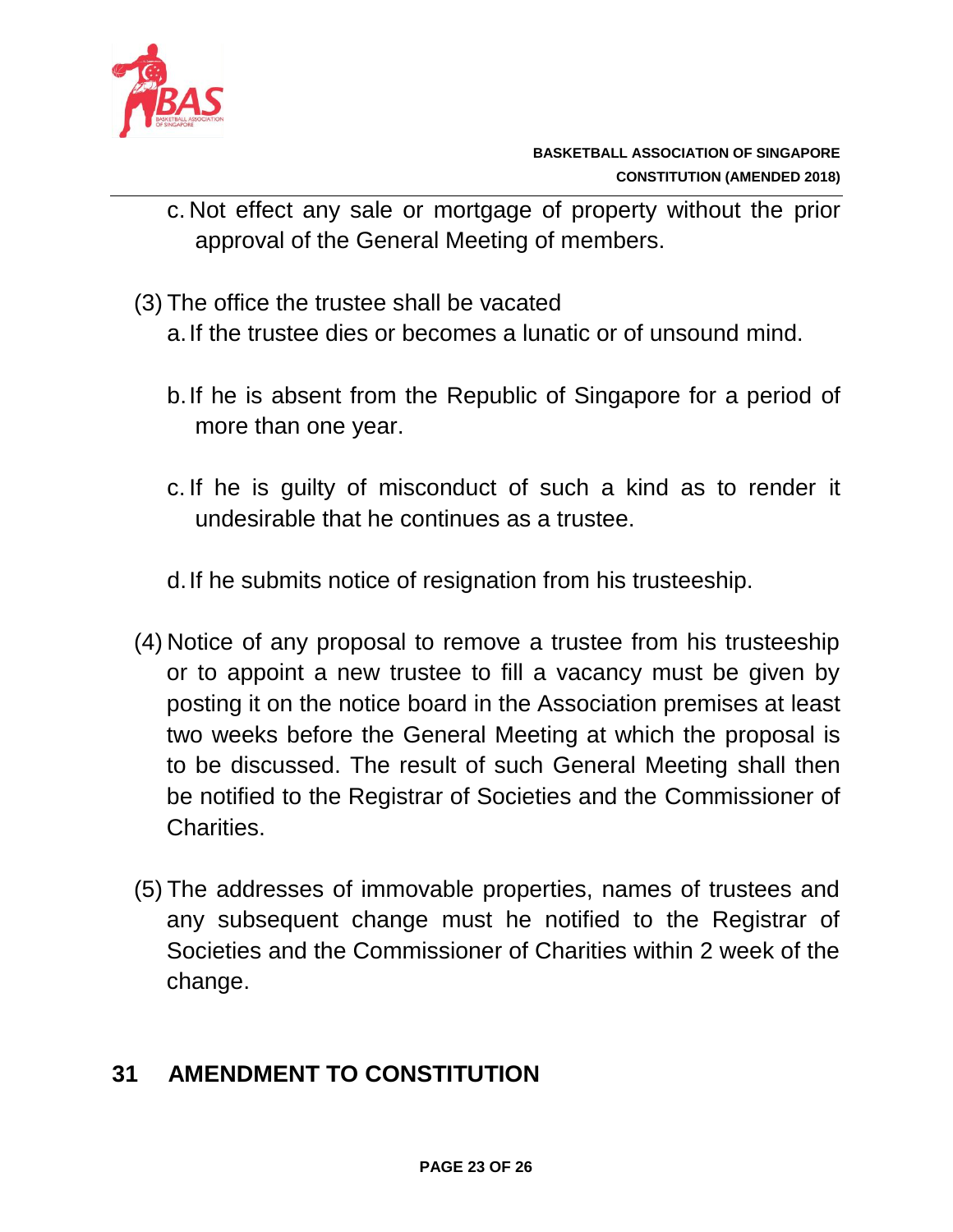

No alteration or addition to this Constitution shall be made except at an Annual General Meeting or Extra-Ordinary General Meeting. In the event of any alteration to this constitution or rules of any of the Committees of BAS being deemed necessary, notice of such proposed alteration shall be sent in writing to the Honorary Secretary on or before the first day of February, and the Honorary Secretary shall, at least two weeks prior to the Annual General Meeting, inform each member of BAS of the proposed alteration. This shall not apply where Rules of BAS are affected by alterations to the Rules of the International Basketball Association. No alterations or additions to these Rules shall come into force without the prior sanction of the Registrar of Societies and the Commissioner of Charities.

## **32 OBSERVANCE OF RULES**

Players and officials shall obey the Construction Rules and Regulations of BAS when they participate or attend matches. All Ordinary Members, Teams or Clubs shall also abide by this Constitution, and other rules and regulations.

# **33 PROHIBITIONS**

- (1) Gambling of any kind such as playing of paikow or mah-jong whether for stakes or not are forbidden on BAS's premises. The introduction of materials for gambling or opium smoking and of bad characters into the premises is also prohibited.
- (2) The funds of BAS shall not be used to pay the fines of members who have been convicted in court.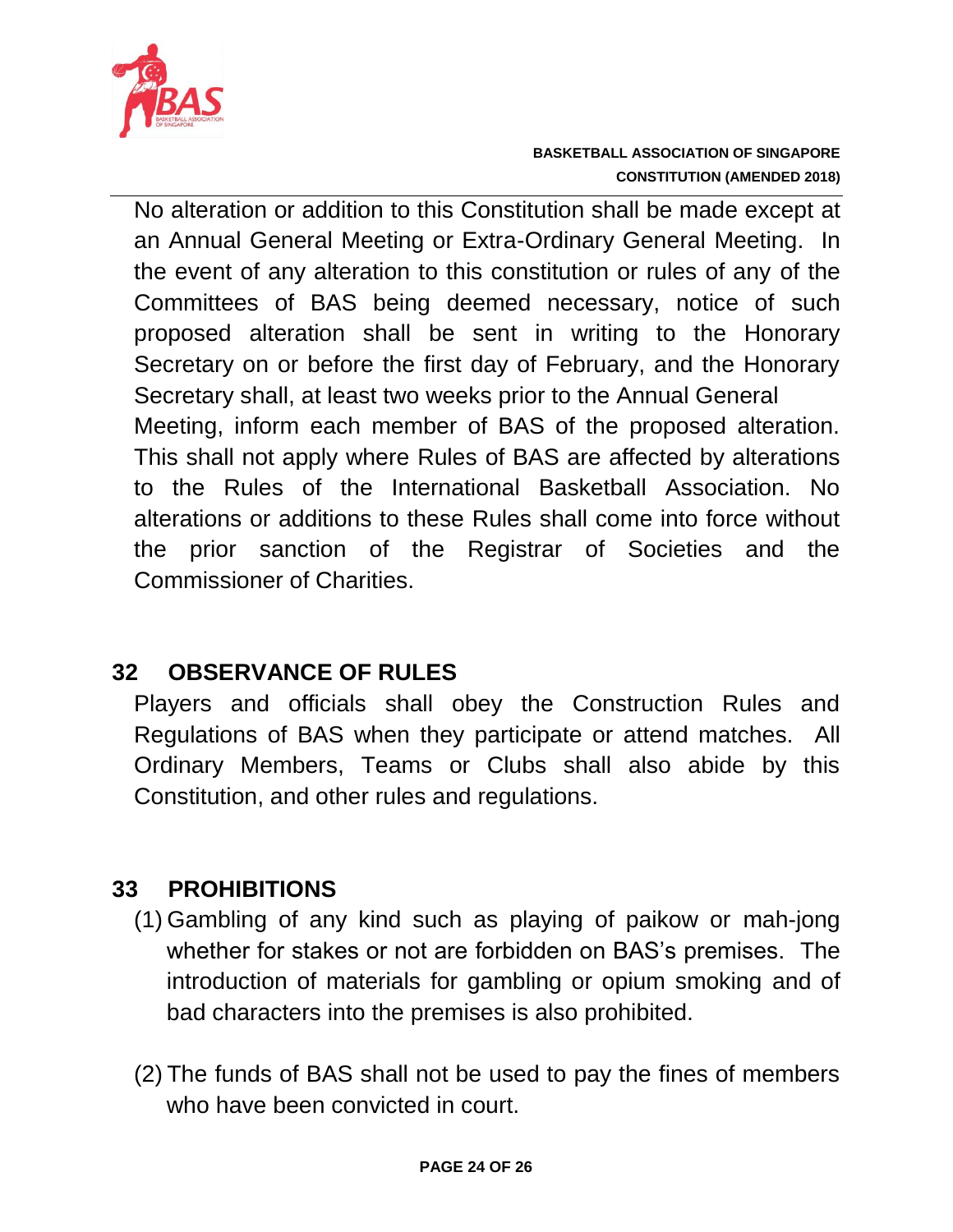

- (3) The BAS shall not attempt to restrict or in any other manner interfere with trade and prices or engage in any trade union activity as defined in any written law relating to trade unions for the time being in force in Singapore.
- (4) The Members, Management Committee Members or Members of any of the Committees of BAS shall not hold any lottery, whether confined to its members or not, in the name of BAS, its Management Committee Members or Ordinary Members.
- (5) The BAS shall not indulge in any political activity or allow its funds and/or, premises to be used for political purposes.
- (6) The officers of any Ordinary Member, referees and players shall not place any bet on the outcome of any competition. Any officer of any Ordinary Member or any referee or player who has been found to have betted on the outcome of any competition shall be permanently banned from taking part in any matches or managing any basketball team.

# **34 DISSOLUTION**

- (1) The BAS shall not be dissolved except with the consent of not less than three fifths of its members who are residing in Singapore and who are entitled to vote, expressed either in person or by proxy at a General Meeting convened for the purpose.
- (2) In the event of BAS being dissolved as provided above, all debts and liabilities legally incurred on behalf of BAS shall be fully